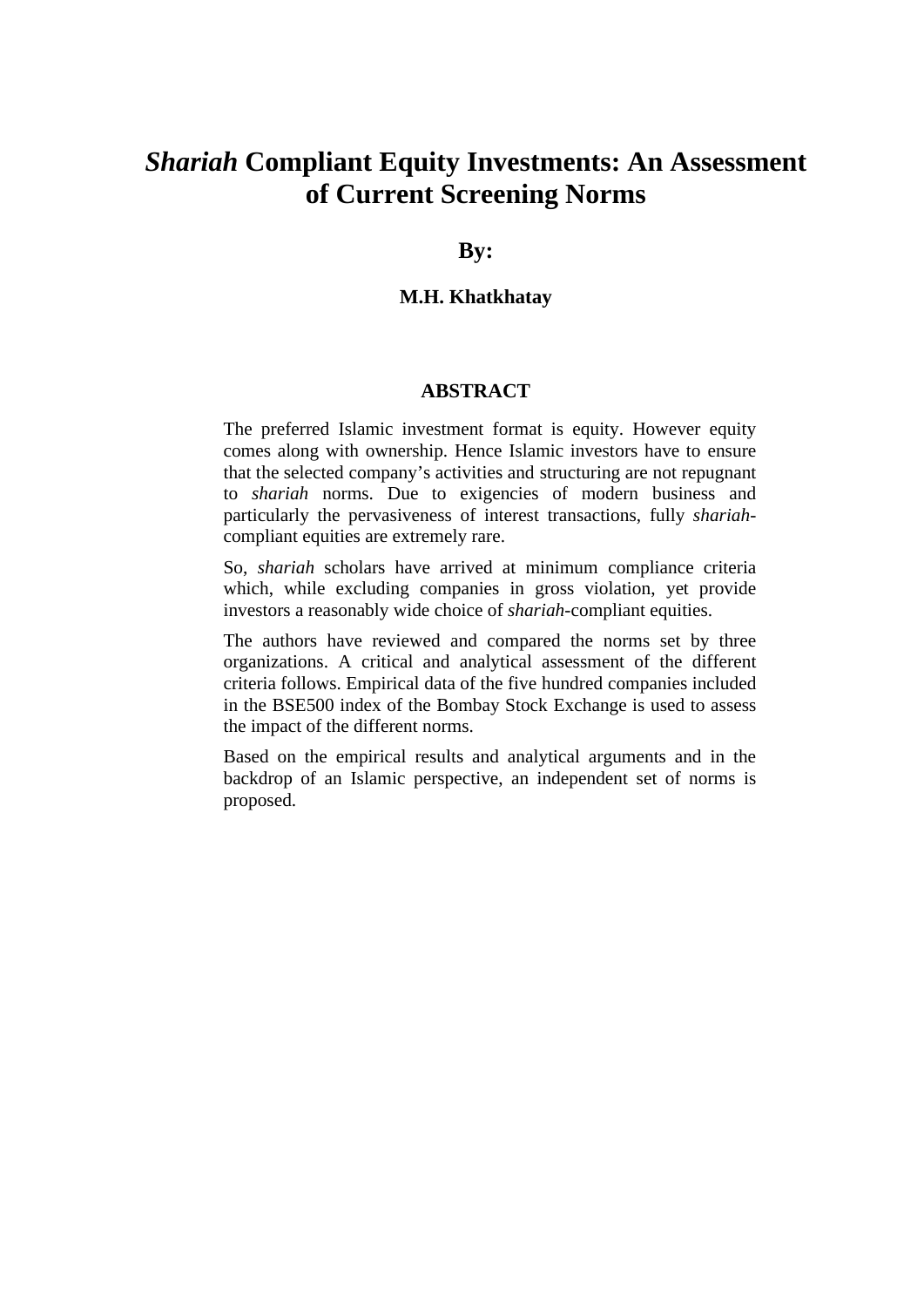# **Contents**

#### **1. Introduction**

## **2. Data Base and Research Methodology**

## **3. Equity Shares and Equity Funds as** *Shariah* **Compliant Investment Avenues**

- 3.1. Equity Shares
- 3.2. Equity Funds

## **4. The Business and Structure of the Entreprise**

- 4.1. Business of the Entreprise
- 4.2. Structure of the Entreprise
	- 4.2.1 Indebtedness of the Enterprise
	- 4.2.2 Earnings from Impermissible (*Haram*) Activities
	- 4.2.3 Cash and Receivables/Payables of the Enterprise

#### **5. Screening Norms for** *Shariah* **Compliance**

- 5.1. Dow Jones Islamic Index Screening Criteria, USA
	- 5.1.1 Screens for Acceptable Business Activites
	- 5.1.2 Screens for Acceptable Financial Ratios
		- 5.1.2.1 Debt to Market Cap
		- 5.1.2.2 Liquid Assets to Market Cap
		- 5.1.2.3 Receivables to Market Cap
- 5.2. Screening Criteria of Securities and Exchange Commision (SEC), Malaysia
	- 5.2.1 Core Activities
	- 5.2.2 Mixed Activities
	- 5.2.3 Benchmarks of Tolerance
		- 5.2.3.1 The Five-Percent Benchmrk
		- 5.2.3.2 The Ten-Percent Benchmrk
		- 5.2.3.3 The Twenty Five-Percent Benchmrk
	- 5.2.4 Debt and Liquidity
- 5.3. Meezan Islamic Fund Criteria, Pakistan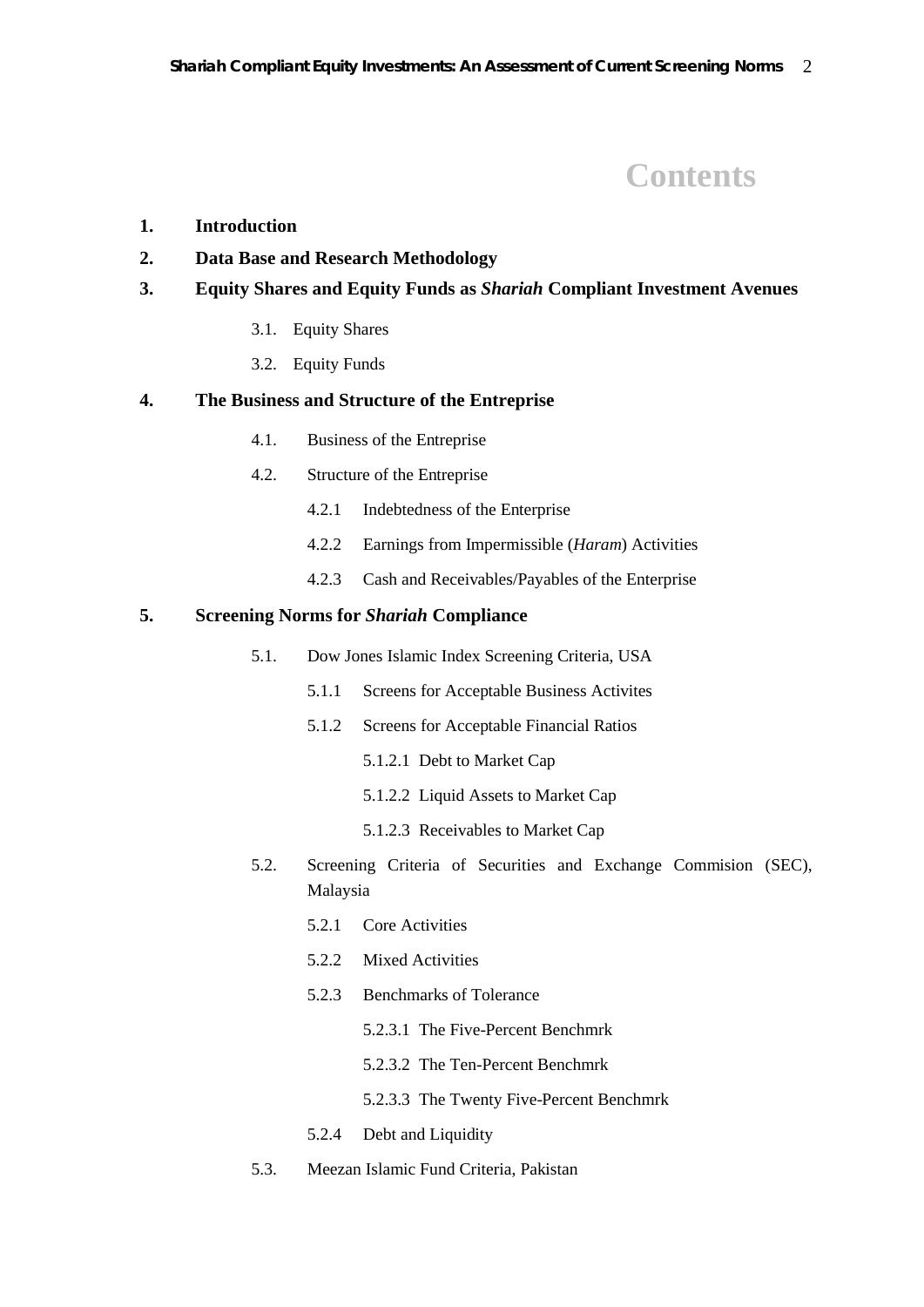- 5.3.1 Business of the Investee Company
- 5.3.2 Debt to Total Assets
- 5.3.3 Net Illiquid to Total Assets
- 5.3.4 Investment in *Shariah* Non-Complinat Activities and Income from *Shariah* Non-Compliant Investment
- 5.3.5 Net Liquid Assets vs. Share Price

### **6. Comparison of Various Screening Norms**

- 6.1. Comparison of Screening According to Nature of Business
- 6.2. Screening on the Basis of Financial Ratios
	- 6.2.1 Level of Indebtedness
	- 6.2.2 Level of Receivables

### **7. Critical Assesment of Various Screening Norms**

- 7.1 Screening Norms Regarding Nature of Business
- 7.2 Screening Norms Relating to Financial Ratios
	- 7.2.1 Suitability of Market Capitalisation For Use in Screening Ratios
	- 7.2.2 Norm for Level of Debt Financing
	- 7.2.3 Level of Interest Earnings
		- 7.2.3.1 Purging of Interest Income
	- 7.2.4 Level of Receivables
- **8. Conclusion**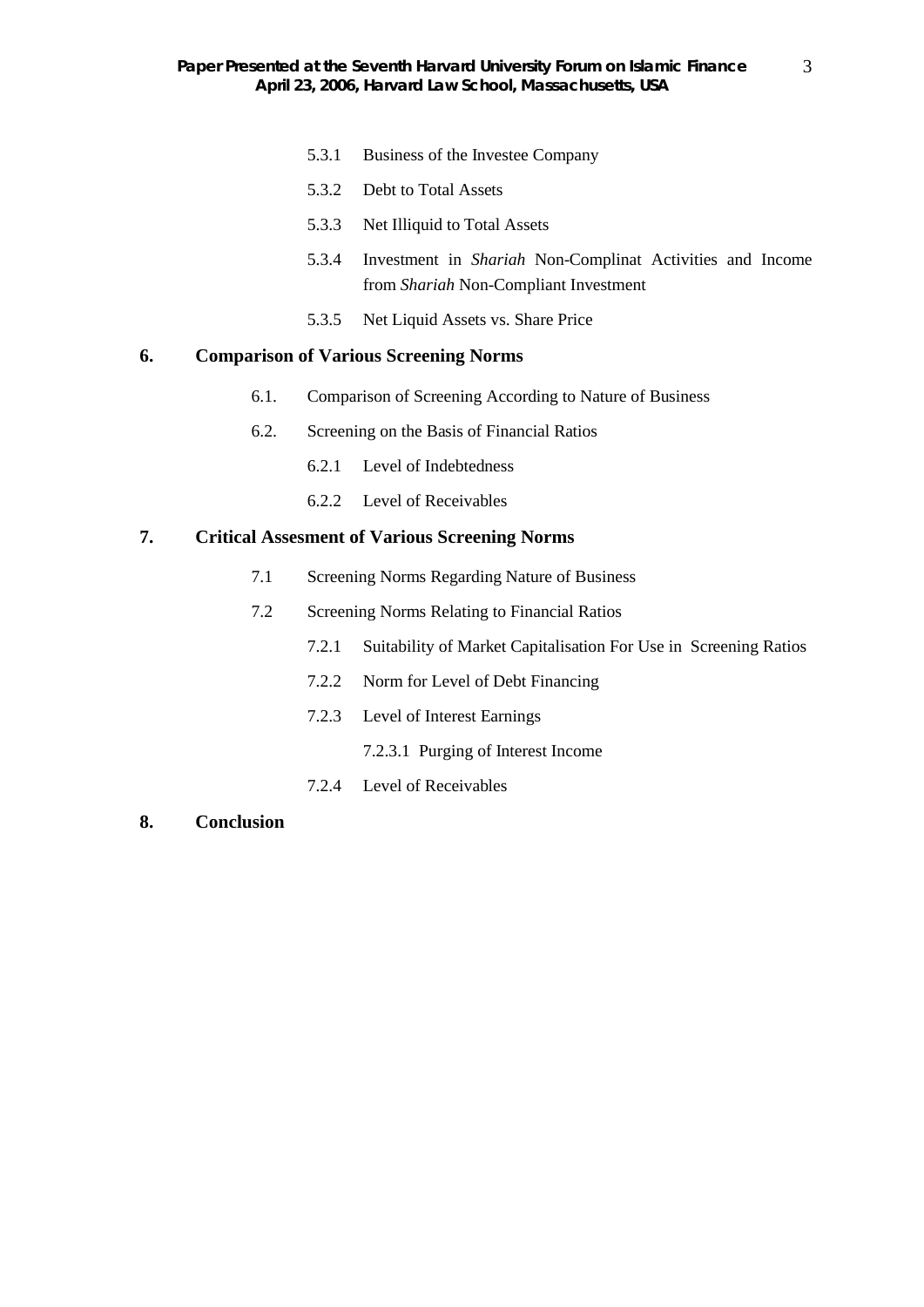#### **1.0 INTRODUCTION**

When investing in any avenue, Islamic investors need to take into account not only the structure of the transaction but also the nature of the counter party. An investor in the share capital of a company becomes technically a part-owner of the company and therefore responsible for its internal structuring as well.

As a result, in case of investment in equities traded on the stock exchanges, the investor needs to consider further issues of the company itself being involved in *shariah* noncompliant financing and structuring. Due to this, initially *shariah* scholars tended to completely rule out investment in listed equities. Over time however, realisation has seeped in that a more balanced view needs to be taken.

For one, the general prevalence of conventional banking operations makes it inevitable that but for a miniscule percentage, all businesses have to transact with banks in some way or other and, to some extent at least, rely on interest-based finance. Secondly, portfolio investment in equities on the stock markets is a convenient and often the main investment avenue open to ordinary Muslim investors and it is also close to the ideal Islamic profit and loss sharing paradigm for financing.

Hence, the consensus is now veering towards accepting a degree of compromise in the definition of *shariah*-compliant business. The *shariah* boards of various organisations, official regulators and market intelligence providers have put forth various criteria to define the maximum degree of compromise which could be considered acceptable under *shariah*, given the current business environment.

The norms set by Dow Jones, USA, SEC, Malaysia and Meezan, Pakistan to screen businesses for *shariah* compliance have been considered in this paper. The norms of these three institutions have been mutually compared and assessed critically in an objective fashion, keeping in mind the normal relationships between various items on the balance sheet and profit and loss statements of a company.

The published data of the companies included in the BSE-500 index of the Bombay Stock Exchange for the years ended March  $31<sup>st</sup>$  2001 to March  $31<sup>st</sup>$  2005 has been used to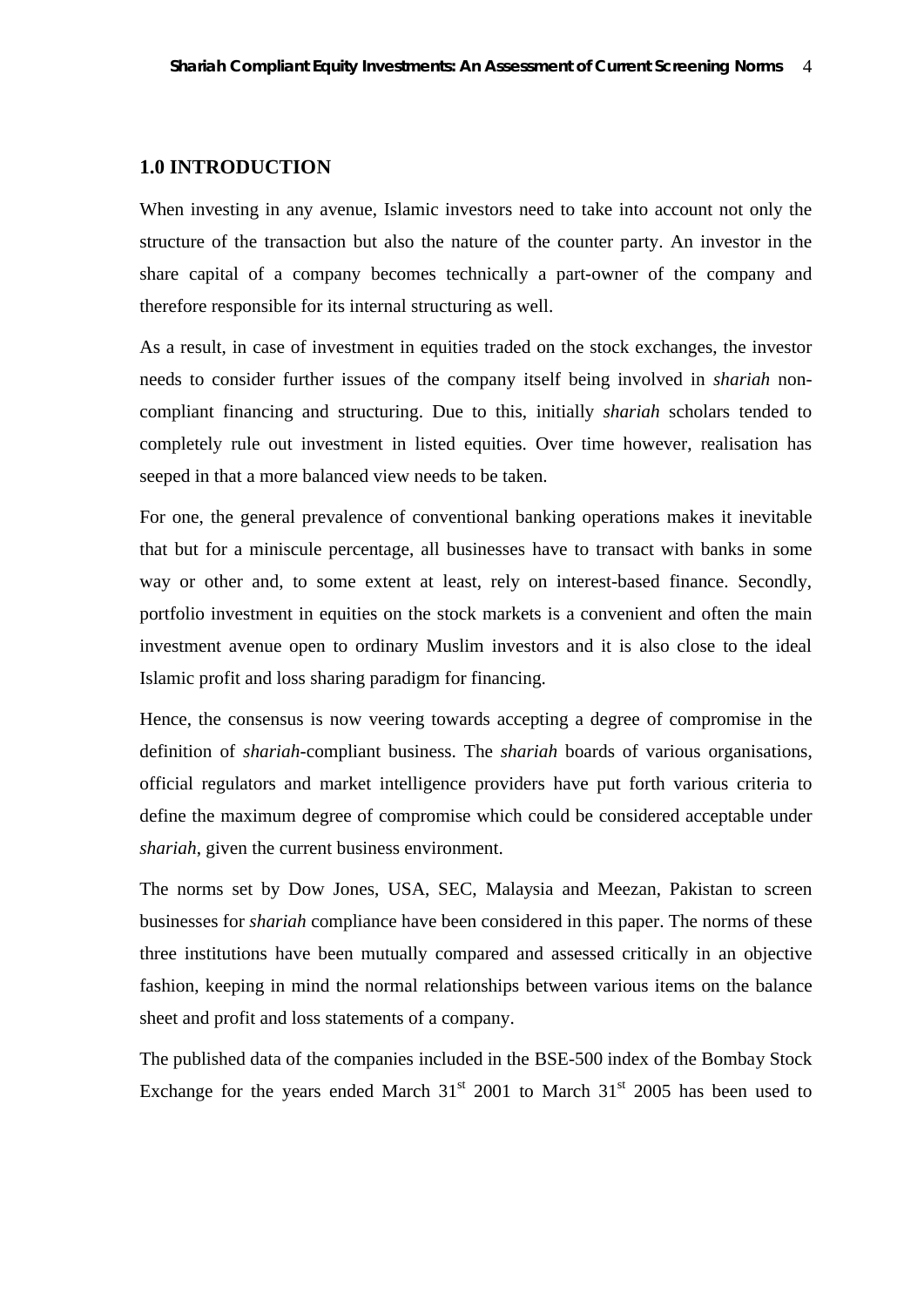provide an empirical back-drop to the discussion and to assess the relevance and degree of stringency implied in each of the three sets of parameters.<sup>1</sup>

On the whole the SEC's criteria appear to be the most liberal and that of Dow Jones the most conservative. The use of market capitalisation in the screen ratios by Dow Jones (and also in some areas by Meezan) has been questioned as not being apt. In the screens for level of debt and level of interest earnings, it has been shown on theoretical grounds as well as from the statistics cited, that the defined levels of acceptability tend to be on the liberal side and need to be tightened. The commonly used screen for level of receivables is shown to have little relevance to the actual objective sought to be achieved by the screening.

We have presented in this chapter an overview of the whole paper. Chapter two delineates the data base used as well as the research methodology employed. Chapter three discusses the importance of equity investment in the field of Islamic investment and also highlights its associated disadvantage from the *shariah* aspect. The paper points out that in view of the importance of equity investment, *shariah* scholars have permitted some compromises with *shariah* requirements (in the public interest i.e. *Maslahah*). These compromises imply setting maximum reasonable limits to the concession allowed.

Chapter four delves into the rationale and nature of the concessions that need to be made. Chapter five presents the sets of criteria laid down by the three different institutions studied, as mentioned above. Chapter six compares the different sets of criteria mutually and in relation to the empirical data of the 500 companies included in the BSE-500 Index of the Bombay Stock Exchange and comments on the relative stringency or licence permitted by the various organisations on each count. Chapter seven critically evaluates the various sets of criteria objectively and studies their implications in relation to the empirical data cited. Chapter eight summarizes and reports the findings of the study.

<sup>1</sup> It is possible that if the data used for validation was for a different period or market the ratios may turn out to be somewhat different. However, as the assessment of norms is basically on an analytical basis, the results arrived at are not likely to be substantially different.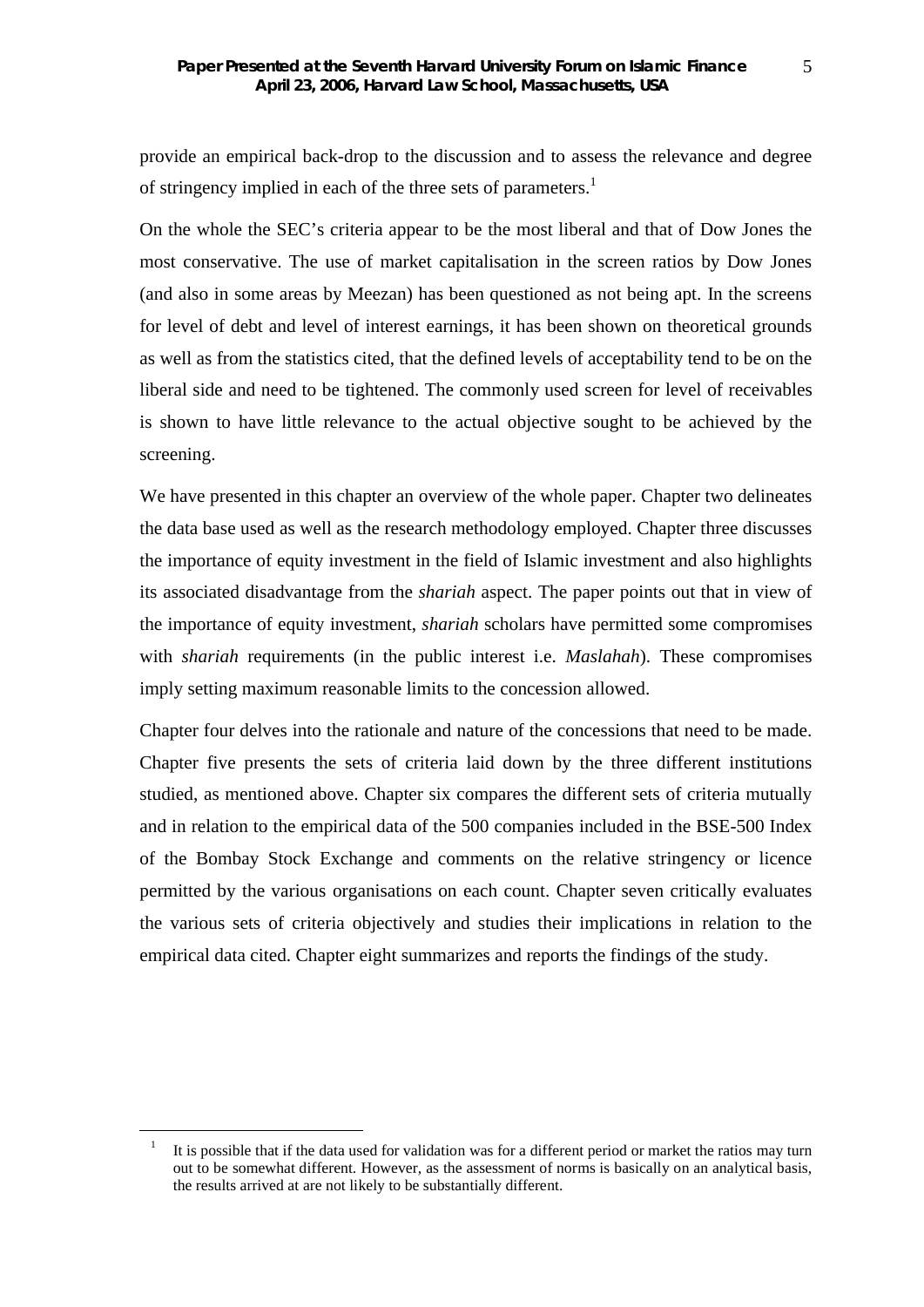## **2.0 DATA BASE AND RESEARCH METHODOLOGY**

As mentioned earlier, the basic rationale behind formulating screening norms is to provide Muslim investors a reasonably wide choice of selection of *shariah* compliant equities, till such time other fully *shaiah* compliant investment options become widely prevalent.

Hence, any screening norms stipulated have to be assessed in relation to the universe of listed equities available in the milieu. In this paper, the selected sets of norms are studied in the context of the Indian stock market.

| Year                                   | 2001             | 2002     | 2003             | 2004      | 2005              |  |
|----------------------------------------|------------------|----------|------------------|-----------|-------------------|--|
| <b>BSE 500</b>                         |                  |          |                  |           |                   |  |
| Number of scrips                       | $\overline{500}$ | 500      | $\overline{500}$ | 500       | 500               |  |
| Volume of Trading<br>(Mln US\$)        | 174.14           | 222.32   | 147.04           | 452.18    | 450.66            |  |
| <b>Number of Transactions</b>          | 315676           | 391360   | 305603           | 577821    | 505962            |  |
| Market Cap (Mln US\$)                  | 98494.14         | 110097.6 | 109352.2         | 260659.58 | 361632.09         |  |
| Number of Trades                       | 43183069         | 52905550 | 42711693         | 81592120  | 132503258         |  |
| <b>BSE Total Listed</b>                |                  |          |                  |           |                   |  |
| Number of scrips                       | 4682             | 4682     | 4682             | 4682      | 4682              |  |
| <b>Volume of Trading</b><br>(Mln US\$) | 196.51           | 240.4    | 154.51           | 459.56    | 496.53            |  |
| <b>Number of Transactions</b>          | 395183           | 474413   | 359292           | 652223    | 673989            |  |
| Market Cap (Mln US\$)                  | 109390.2         | 119389.9 | 118343.2         | 275045.4  | 390542.29         |  |
| Number of Trades                       | 67041734         | 80054354 | 79830834         | 117704080 | 236777578         |  |
| <b>Total Listed in India</b>           |                  |          |                  |           |                   |  |
| Number of scrips                       | 5901             | 5901     | 5901             | 5901      | 5901              |  |
| Volume of Trading<br>(Mln US\$)        | 205.65           | 253.93   | 178.55           | 460.52    | 499.47            |  |
| <b>Number of Transactions</b>          | 410971           | 502690   | 391181           | 658657    | 680272            |  |
| Market Cap (Mln US\$)                  | 120840.9         | 130604.3 | 129536.1         | 287412.71 | 430165.01         |  |
| Number of Trades                       | 70332149         | 82786727 | 82907754         | 118777340 | 238544906         |  |
| BSE500 % of BSE Total                  |                  |          |                  |           |                   |  |
| <b>Volume of Trading</b>               | 88.6             | 92.5     | 95.2             | 98.4      | 90.8              |  |
| Number of Transaction                  | 79.9             | 82.5     | 85.1             | 88.6      | 75.1              |  |
| Market Cap                             | 90               | 92.2     | 92.4             | 94.8      | 92.6              |  |
| Number of Trades                       | 64.4             | 66.1     | 63.5             | 69.3      | 56                |  |
| BSE500 % of All Listed                 |                  |          |                  |           |                   |  |
| Volume of Trading                      | 84.7             | 87.6     | 82.4             | 98.2      | 90.2              |  |
| Number of Transaction                  | 76.8             | 77.9     | 78.1             | 87.7      | 74.4              |  |
| Market Cap                             | 81.5             | 84.3     | 84.4             | 90.7      | 89.7              |  |
| Number of Trades                       | 61.4             | 63.9     | 51.5             | 68.7      | $\overline{55.5}$ |  |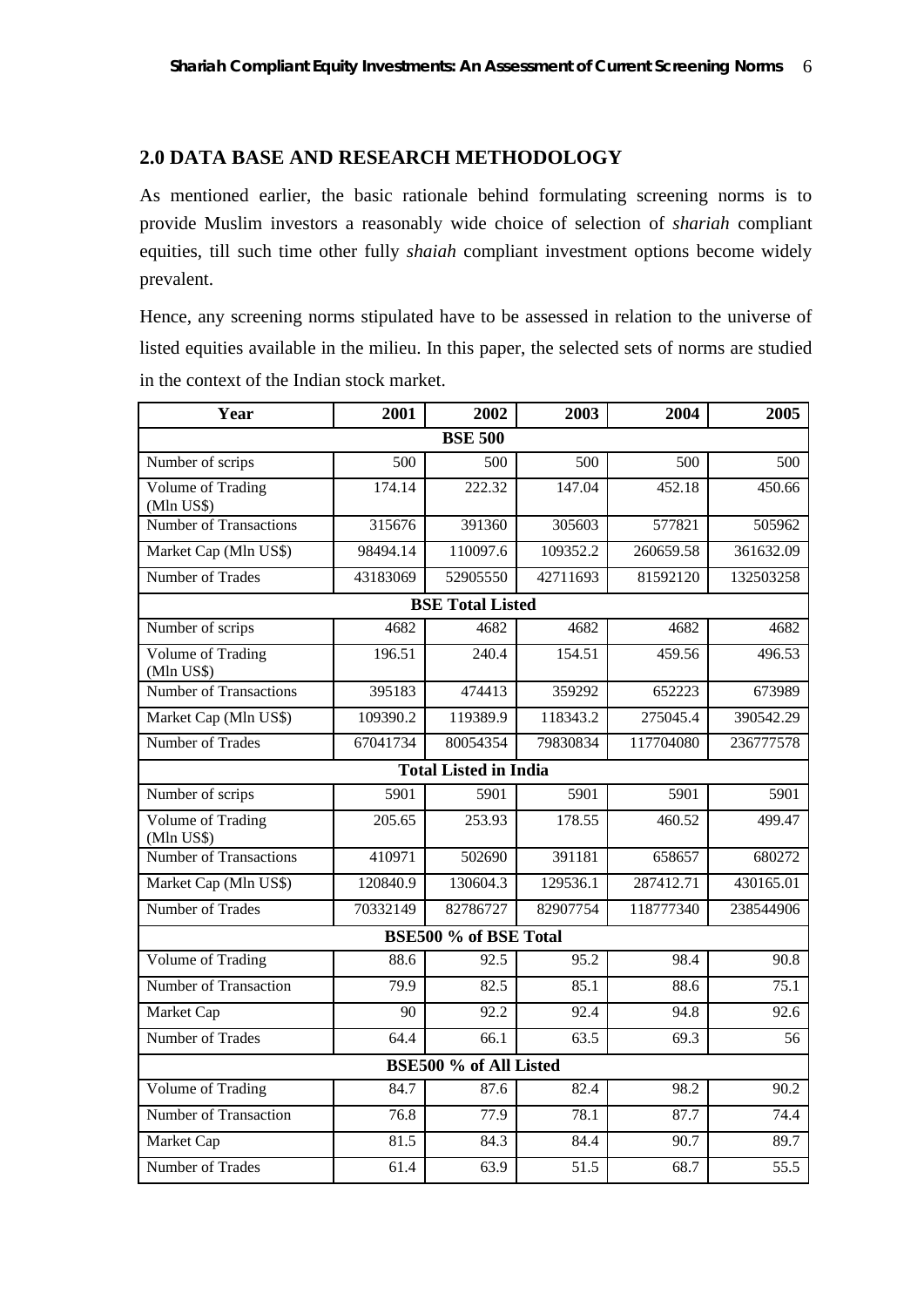In terms of trading volumes and number of listed scrips the Bombay Stock Exchange (BSE) has a preeminent position in the country closely followed on certain parameters only by the National Stock Exchange (NSE). This is borne out by the statistics presented below.

Thus share trading in India is dominated by the BSE and NSE. The three bellwether indices for the Indian stock market are the BSE Sensex; the BSE 500 index and the S&P CNX Nifty.

The first of these tracks a mere 30 scrips listed on the BSE and the last S&P CNX Nifty 50 shares quotes on the NSE whereas the BSE index, which we have chosen, is based on a sufficiently large yet manageable 500 from the BSE.

Hence, data for companies included in BSE500 index is used in this paper for studying the selected screening norms. The overall period selected is April 1, 2000 to March 31, 2005. Data for the selected period was obtained from the database of the Centre for Monitoring Indian Economy (CMIE), a prestigious private sector data base provider which counts India's top corporates as well as the country's central bank, the Reserve Bank of India (RBI) among its clients.

The database provided covered accounting (balance sheet and income & expenditure) data as well as average market capitalization for each of the companies included in BSE500 index over each of the twelve-months periods included in the overall period. As banks and other financial institutions such as non-banking finance companies, housing finance companies etc. are heavily involved in interest based transactions, such companies have been excluded from the 500 index scrips. Further, certain accounting figures appear as denominators either in the screening norms are in the ratios used in the analysis, some scrips from the BSE 500 index have been excluded as one or more of such accounting figures for them in one or more of the years covered were less than zero or unavailable. This has manly been either on account of listing in later years or negative income or net worth in some years.

Apart from the exclusion as above, no other companies have been excluded from the BSE 500 population on the grounds of non-shariah compliant (other than substantial interest earnings) activities.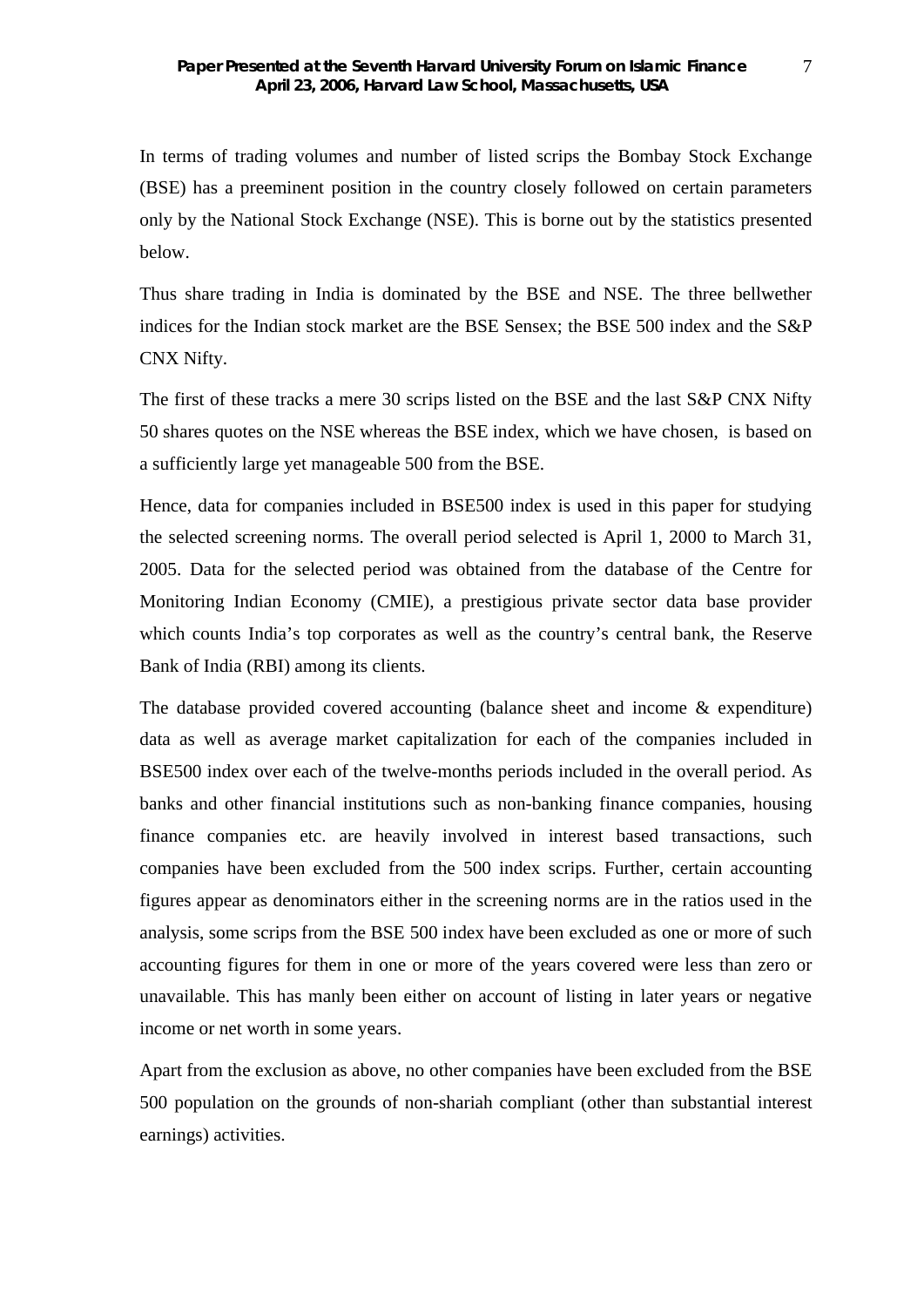| Year ending 31 <sup>st</sup> March | No. of Cos. in Sample |
|------------------------------------|-----------------------|
| 2001                               | 400                   |
| 2002                               | 401                   |
| 2003                               | 411                   |
| 2004                               | 421                   |
| 2005                               |                       |

All data used was designated by CMIE in million US\$ using the relevant INR/USD conversion rates as per the RBI norms.

# **3.0 EQUITY SHARES AND EQUITY FUNDS AS** *SHARIAH***-COMPLIANT INVESTMENT AVENUES**

In assessing whether a specific investment proposal is compliant with *shariah* stipulations, it needs to be examined from two angles, i.e. the nature of the instrument / transaction itself and the nature of the contracting (counter) party. For instance a trading transaction can be considered from two aspects:

- a) whether there is any *gharar*, *riba* etc. involved in the structuring of the transaction, and
- b) the nature of the counter-party (business).

1

While examining a transaction for *riba*, *gharar* etc is done as a matter of course, the same extent of systematic attention is perhaps not devoted to examination of the aspect of whether it would be correct to deal with a particular counter-party, which has an interface with (an organization or enterprise carrying on) a *haram* activity.<sup>2</sup> The commercial transaction by itself is not unlawful. But it involves associating or providing goods or services at a price, to an individual or institution engaged in a *haram* activity. Such association in some of the instances cited above may not be a regular occurrence, but may comprise a varying proportion of the regular business activities engaged in, ranging from a minor or negligible portion to being the sole activity. Under such conditions is it

<sup>2</sup> A few instances will perhaps clarify the issue. For example: working for a conventional bank or a casino; leasing premises to a conventional bank, casino, or insurance company for its business; printing of propaganda tracts for an evangelical organization; leasing of premises or equipment for holding *pujas* involving blatant idol-worship; providing commercial transportation or printing cartons or labels for liquor bottles etc.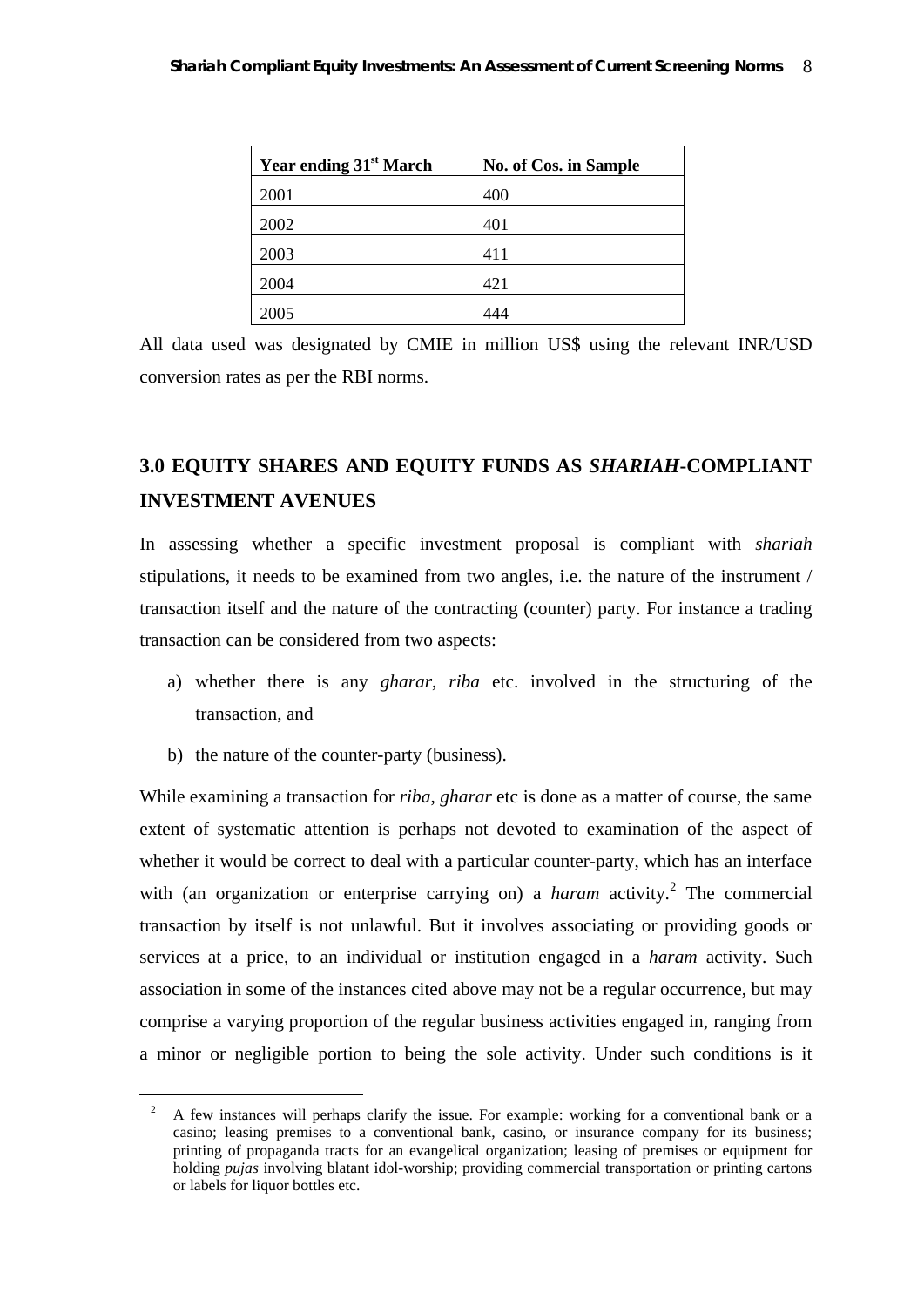permissible under *shariah* to transact with such a party, even if the structuring of the transaction itself is valid.

## *3.1 EQUITY SHARES*

1

In case of investment in equities, the structuring of the transaction itself appears unobjectionable as equities do not confer any assured benefits on the holder. In fact the shareholder could even stand to lose his entire capital in the event the company in which he has invested suffers massive losses.<sup>3</sup> Nor does equity investment necessarily involve the element of randomness and uncertainty associated with gambling and games of chance. The rights and obligations of the parties too are clearly defined and do not involve exploitation or injustice.

There could however be a problem as far as the nature of the counter-party's (i.e company's) business itself is concerned. As holder of equity shares, the investor is the owner of the business – though only part-owner. As an owner, the holder of equity is responsible for any infringement of *shariah* by the company. However, as a minority shareholder (the usual case), he cannot realistically expect to influence the policy of the company as to the nature of its business and how it carries on its business. Both these can change too over time and breach *shariah* stipulations.

At the same time, in many different milieus share investment represents a viable major (in some cases only) non-interest based investment avenue for sleeping investors. Moreover, with the modern advances in computing, communications and information dissemination, even lay investors can now easily invest on the stock exchanges. Globally, we find many countries (including those wherein Muslims form a majority or a substantial portion of the population) where there is negligible presence of credible organizations offering Islamic banking and investment options. At the same time they have a thriving and wellorganized and regulated sector of listed equities or equity-based mutual funds.

In the absence of sufficiently safe and pure modes of genuine profit-sharing avenues, equity markets represent an important investment alternative that is close to the Islamic profit-and-loss-sharing investment ideal. Ruling them out leads both individual investors as well as Islamic financial institutions to turn to spurious barely disguised and hard-to-

<sup>&</sup>lt;sup>3</sup> Limitation of losses to the amount invested for the paid-up share is sometimes considered as violating the *shariah* requirement that the investor bear his share of total losses.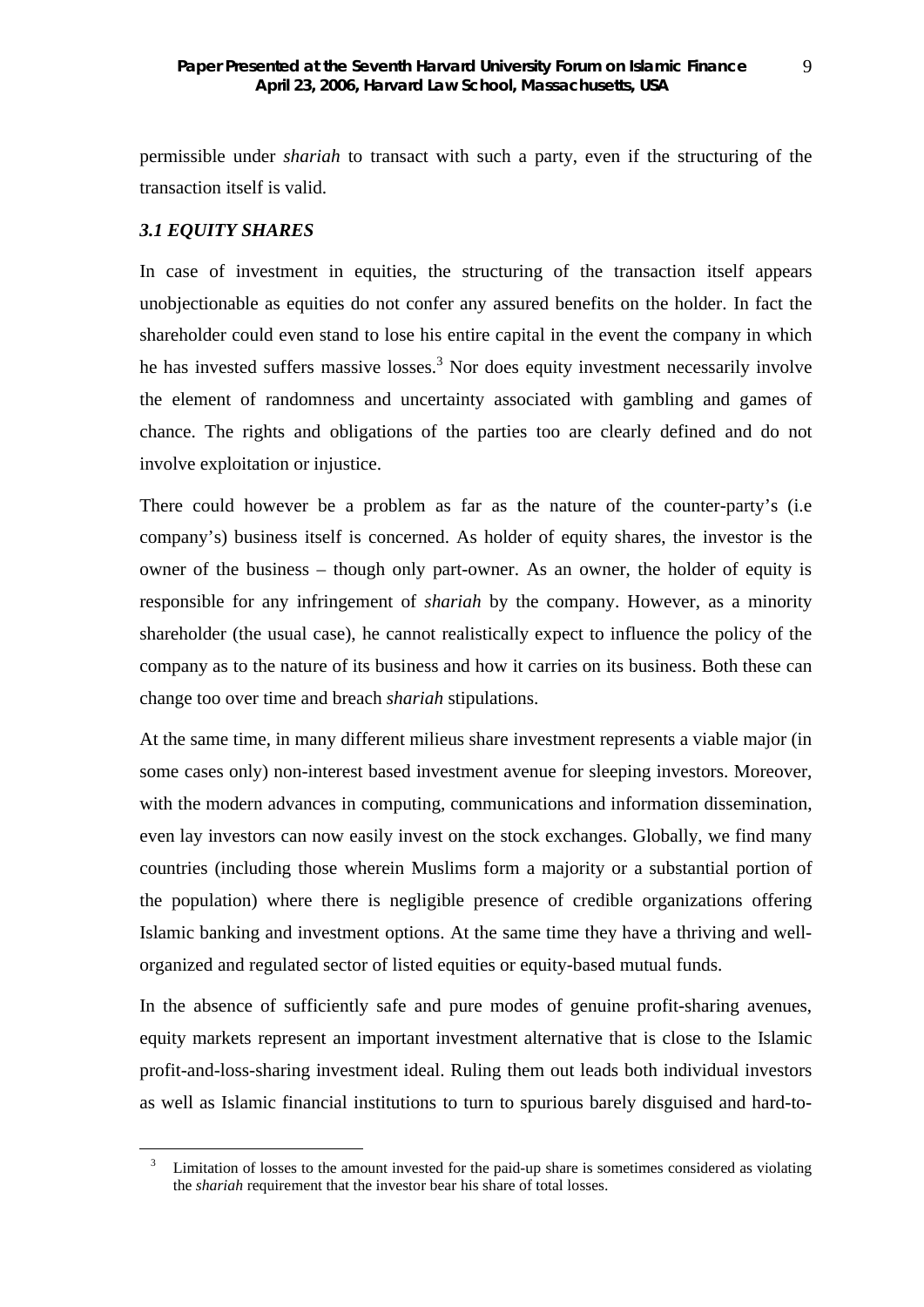digest fixed return modes of investment and financial leases, many of which are just the same old debt-financing methods merely garbed in Arabic terminology.<sup>4</sup>

Further, in modern times the sectors of listed companies and mutual funds are fairly closely monitored and regulated by the authorities with the objective of obviating accounting manipulation and financial malfeasance, thereby assuring the ordinary small investors of a reasonable protection against being cheated -- something he cannot hope to assure for his investments on his own.

There is therefore a strong element of *maslahah* in permitting equity investment under *shariah*, provided the nature of the business and the way it is carried out are such that even in case there is a violation of *shariah* stipulations, it is kept within certain limits. The permission could be conditioned on the absence of sufficiently prevalent and credible Islamic investment alternatives in the given environment.

### *3.2 EQUITY FUNDS*

1

Equity funds or equity-based mutual funds are the financial institutions which mobilize investments from the public against the units of their fund and invest all these funds in listed equity shares. Thereafter, they calculate the NAV (Net Asset Value) of the fund units on a daily basis and may allow investors to exit or enter the fund at or around NAV. The fund may declare dividends periodically and even liquidate itself at a certain stage and pay off the investors on the basis of the final break-up value of the units. The expenses of the fund and the remuneration of the fund manger are defrayed from the earnings of the fund. A mutual fund unit thus closely resembles an equity share in that it too does not guarantee any fixed returns to the investors or an assurance of return of any part of the initial investment.

In addition, it gives the investors the benefit of a diversified investment portfolio and the services of expert investment advisors, in spite of a modest investment outlay. The downside for him from an Islamic point of view is that his investment goes into shares of a large number of companies engaged in different businesses and with varying types of financials, over the selection of which he has no control, except to the extent the offer document of the fund defines the investment policy of the fund.

<sup>&</sup>lt;sup>4</sup> In fact, this is an unfortunate development which has led to a shift of focus in Islamic banking from profit-based investment and stunted the emergence of profit-based financing and instruments.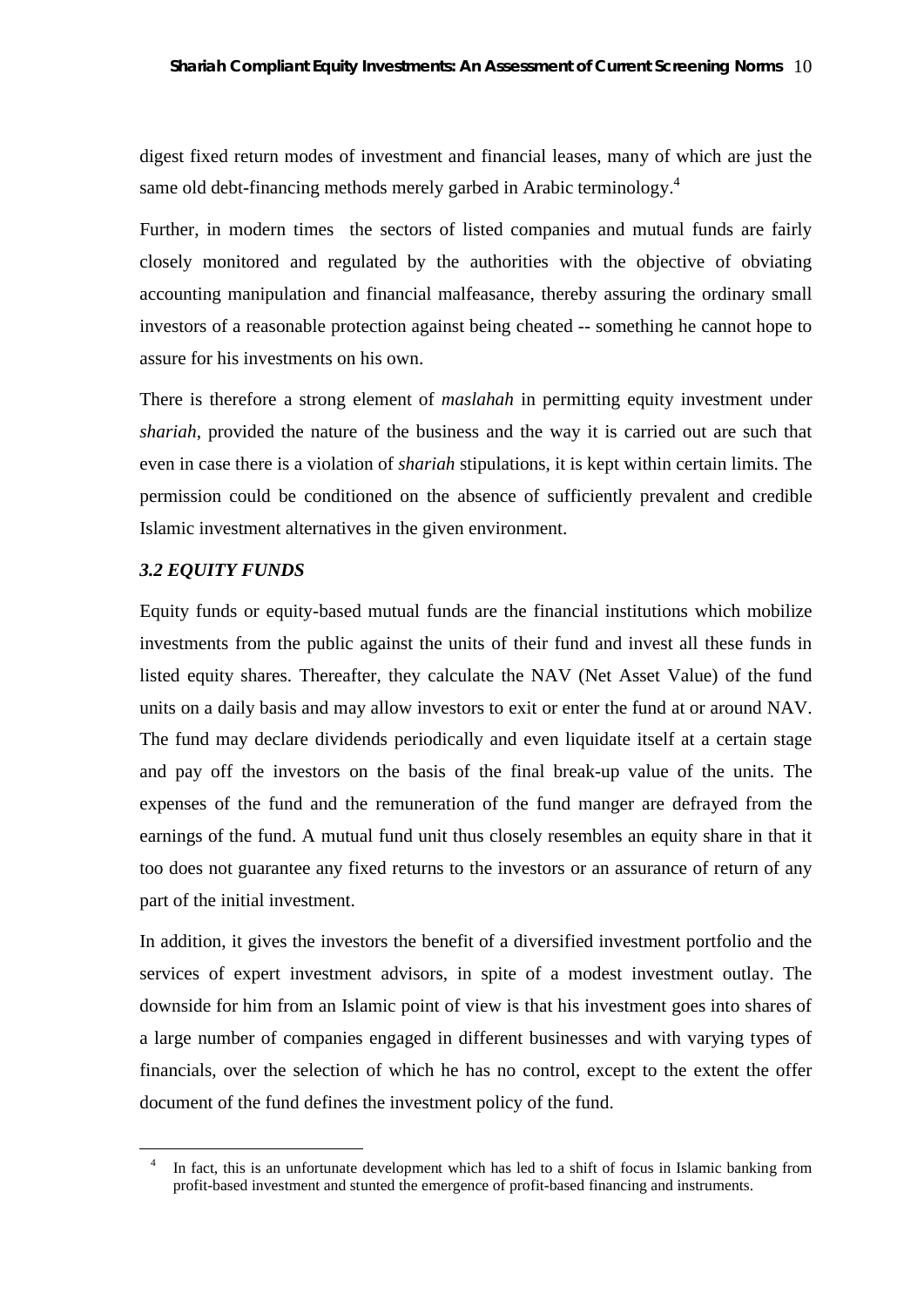Thus, though the investor can normally ensure (by selection of the right fund) that his money is invested only or overwhelming in equities, he cannot be certain that all the companies in which his money goes are in permitted businesses or have financial structures which are *shariah* compliant.

### **4.0 THE BUSINESS AND STRUCTURE OF THE ENTERPRISE**

In judging the *shariah* compliance of the counter-party (the company invested in) one has normally to consider the nature of the business it is engaged in. However, when the transaction is one of investment in equity, the investor is also responsible for the way business is structured.

#### *4.1 BUSINESS OF THE ENTERPRISE*

The *shariah* categorizes certain commercial activities as impermissible or *haram* for Muslims.5 Hence investment in the shares of any company engaged in such *haram* activities as its main business, is clearly impermissible under the *shariah*. There would be instances of business firms which are not primarily engaged in *haram* activities. As part of their operations however, they may indulge in activities which are not permissible according to *shariah*.<sup>6</sup> Alternatively, a firm involved in a permissible activity may have a subsidiary or have an investment in another company, which may be involved in non*shariah* compliant businesses.

The most conservative *ulema* do not permit investment in the equity of a company which is invested in *haram* business to any extent.<sup>7</sup> Others allow investment in equities of companies which derive a minor part of their income from *haram* activities, provided such activities are not their main area of interest.<sup>8</sup> Yet other *ulema* agree to such

<sup>5</sup> The prime example of such activities is lending of money on interest. Other *haram* commercial activities include gambling and speculation, trade and production of *haram* commodities such as alcoholic drinks, narcotics substances, *haram* foodstuffs, pornographic material, and providing *haram* services such as running casinos, broking in debt instruments, conventional kinds of insurance cover, prostitution, etc.

Instances of such companies are hotels, or airlines which may sell or serve alcoholic drinks as part of their operations though their main activity is providing accommodation and transportation respectively, to travelers.

<sup>7</sup> For more details on this issue please see, Yaquby, Nizam, *Participation and Trading in Equities of Companies whose Main Business is Primarily Lawful but Fraught with some Prohibited Transactions*, Paper presented to the Fourth Harvard Islamic Finance Forum, October 2000.

<sup>8</sup> *Ibid.*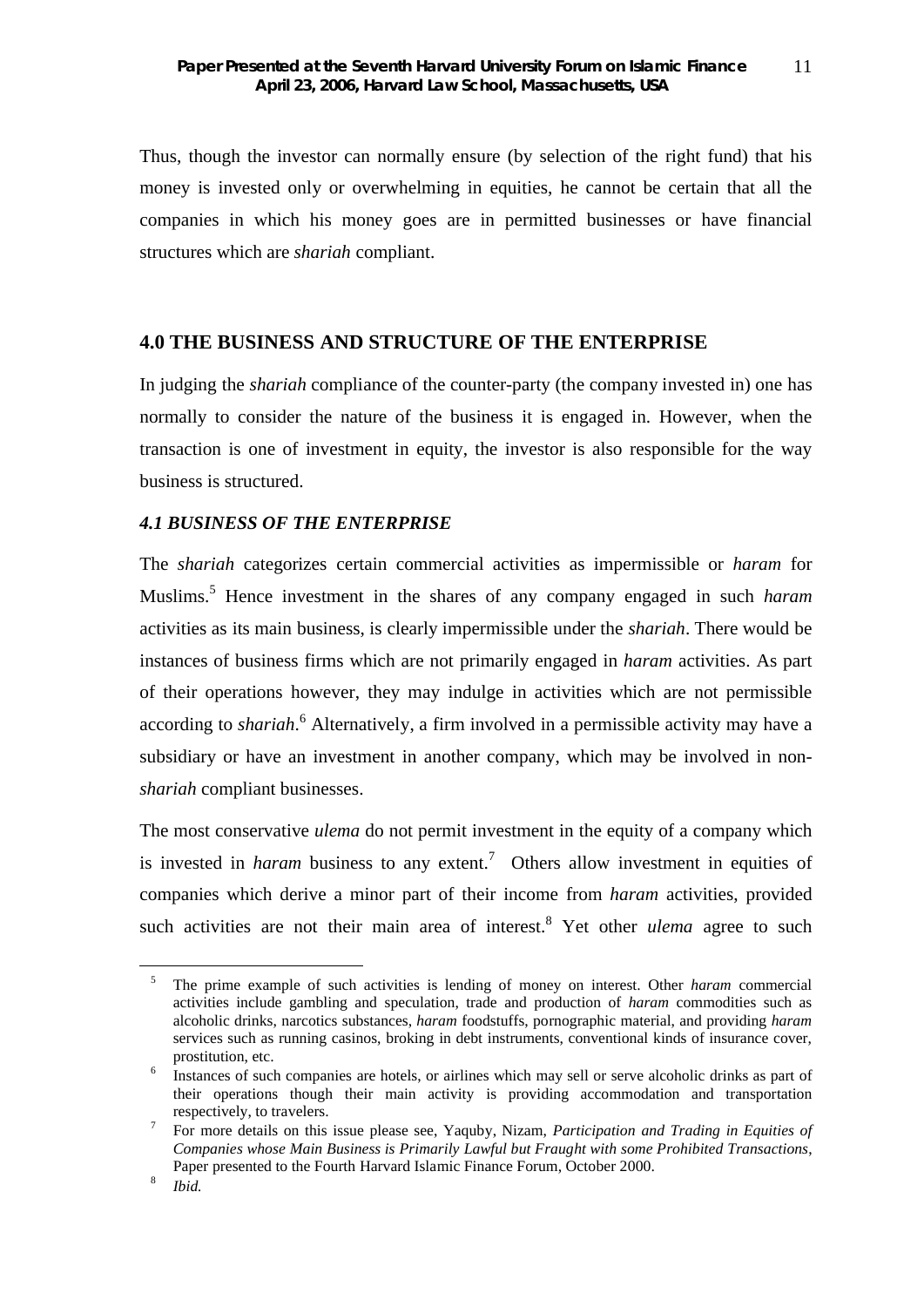relaxation only if the same can be justified on grounds of *masalahah* i.e. public interest. Yet others make an exception if the *haram* activities are so pervasive in the society as to be a commonly prevalent evil, difficult to avoid.<sup>9</sup> An instance of the former may be the serving of alcoholic drinks in planes of a national carrier, whereas earning interest through treasury management is an instance of the latter.

## *4.2 STRUCTURE OF THE ENTERPRISE*

While studying the structure of the business from a *shariah* viewpoint the three aspects that need to be considered are:

- a) debt availed by the company;
- b) interest and other suspect earnings of the company;
- c) extent of cash and receivables with the company.

## **4.2.1 Indebtedness of the Enterprise**

1

In the modern world, most organized businesses rely on banks to part finance their activities. Partly this is due to the need for fluctuating working capital and ready availability of bank capital for financing and maintaining ongoing trade and its expansion in the face of unforeseen exigencies of business. Such exigencies include natural calamities, political and industrial relations developments and disputes, business slowdowns and recessions, sudden fluctuations in costs, prices, availability and demand, etc. all of which could lead to an unexpected snarling up of the business cycle and draining out of liquidity from the business. In such situations, banks ease liquidity pressures by providing the additional working capital required by the enterprise. Apart from working capital needs, banks also finance acquisition of fixed assets in case of major expansion and diversification of business.

Due to fluctuating conditions it becomes almost inevitable for even a moderately-sized enterprise to access bank capital, at least for working capital purposes. This is accentuated by the fact that with Islamic banking in its infancy, there is often no viable Islamic alternative to bank capital. But bank finance is interest-based and therefore, *haram*. Hence, while investing in these equities and becoming part-owner of such a company may be, strictly speaking, against Islamic norms, the principle of *masalahah* may permit

<sup>9</sup> See for example, SEC Malaysia criteria which is devised by its *Shariah* Advisory Council.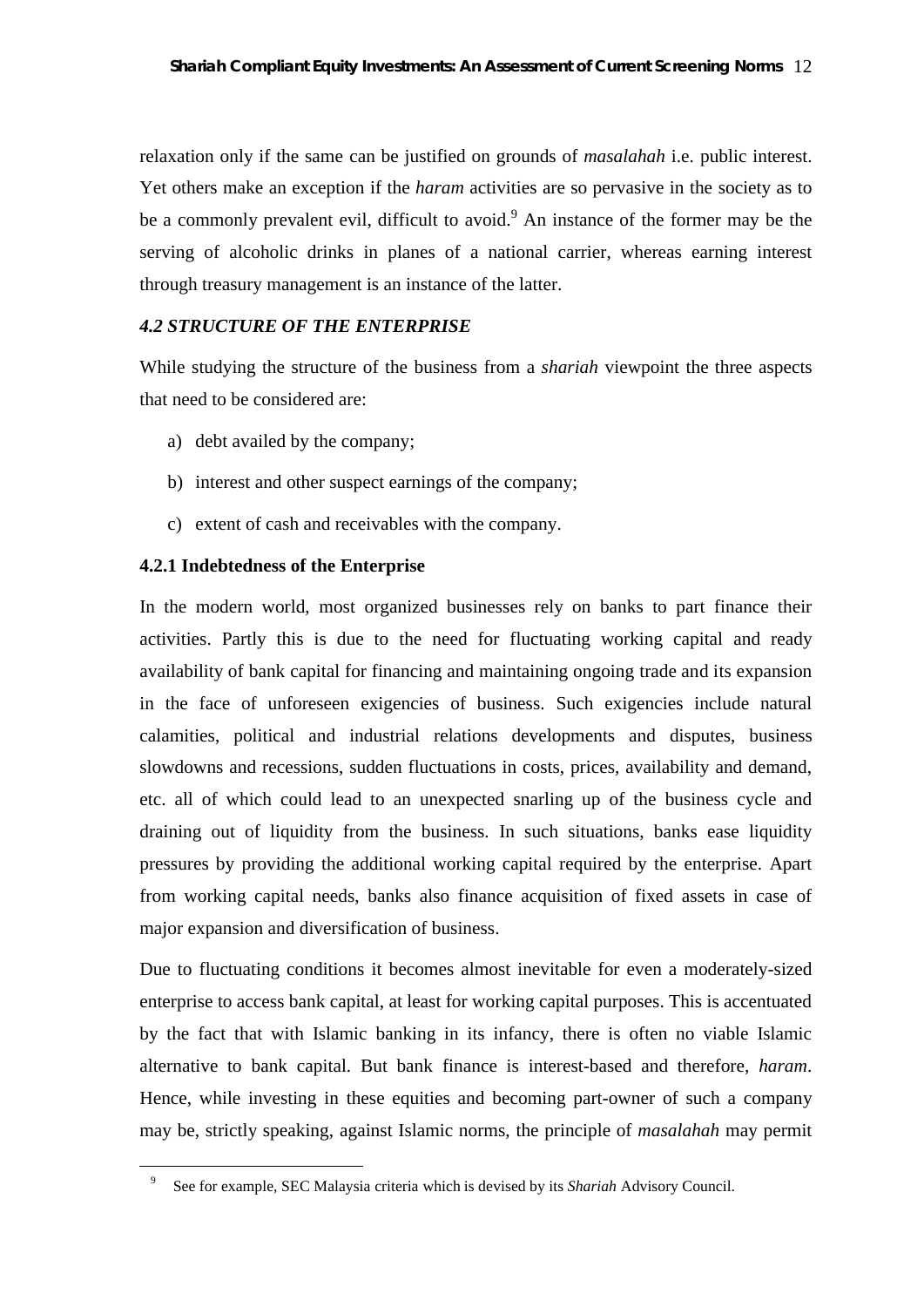some degree of flexibility and allow investment in equities of companies in which debt is below a certain level.

The measure conventionally used to assess the level of indebtedness of a company is the debt: equity ratio. There is no reason the same ratio should not also be used to assess the indebtedness of the company in terms of its compliance with the *shariah*. And indeed many institutions do use it in such a context. Alternatively, one can use the related ratio, debt: total capitalization. Now some institutions use the ratio, debt: market capitalization.<sup>10</sup>

## **4.2.2 Earnings from Impermissible (***Haram***) Activities**

Banks play a major role in facilitating transactions in modern times. All cash flows of the enterprise are routed through banks. As a result all businesses have to maintain accounts with banks. These accounts attract some nominal interest. In addition, at times enterprises have to keep security deposits with banks and others to cover performance-guarantees and assurances. These accounts too fetch the enterprise some interest.

The enterprise may also, at times when it is flush with funds, deploy excess short-term liquidity in bank deposits and securities as a measure of treasury management. For an outsider investing in the equity of an enterprise, it is difficult to judge, whether, and to what extent interest accruing to a company is inadvertent and involuntary and to what extent planned and deliberate. It is not feasible to expect the investor to investigate this aspect.

At the same time, to ensure that the interest-earnings of a company do not substantially contribute to its revenue, it is essential to set certain limits to the proportion of interestearnings to the total revenue of the company. For this purpose, the measure used is interest (and other *haraam* income) earned as a percentage of total revenue (income). Various *shariah* boards fix this percentage at different levels, generally between 5% and  $15\%$ <sup>11</sup>

A further, aspect of *shariah* compliance on this score involves removal or facilitating removal of the interest component from the earnings of the company, either by the

<sup>10</sup> For a critical discussion of the merits of various ratios used to measure the level of *shariah* compliance on the issue of indebtedness, refer to section 7.2.2.

<sup>&</sup>lt;sup>11</sup> Op.cit. Yaqubi, Nizam 2000.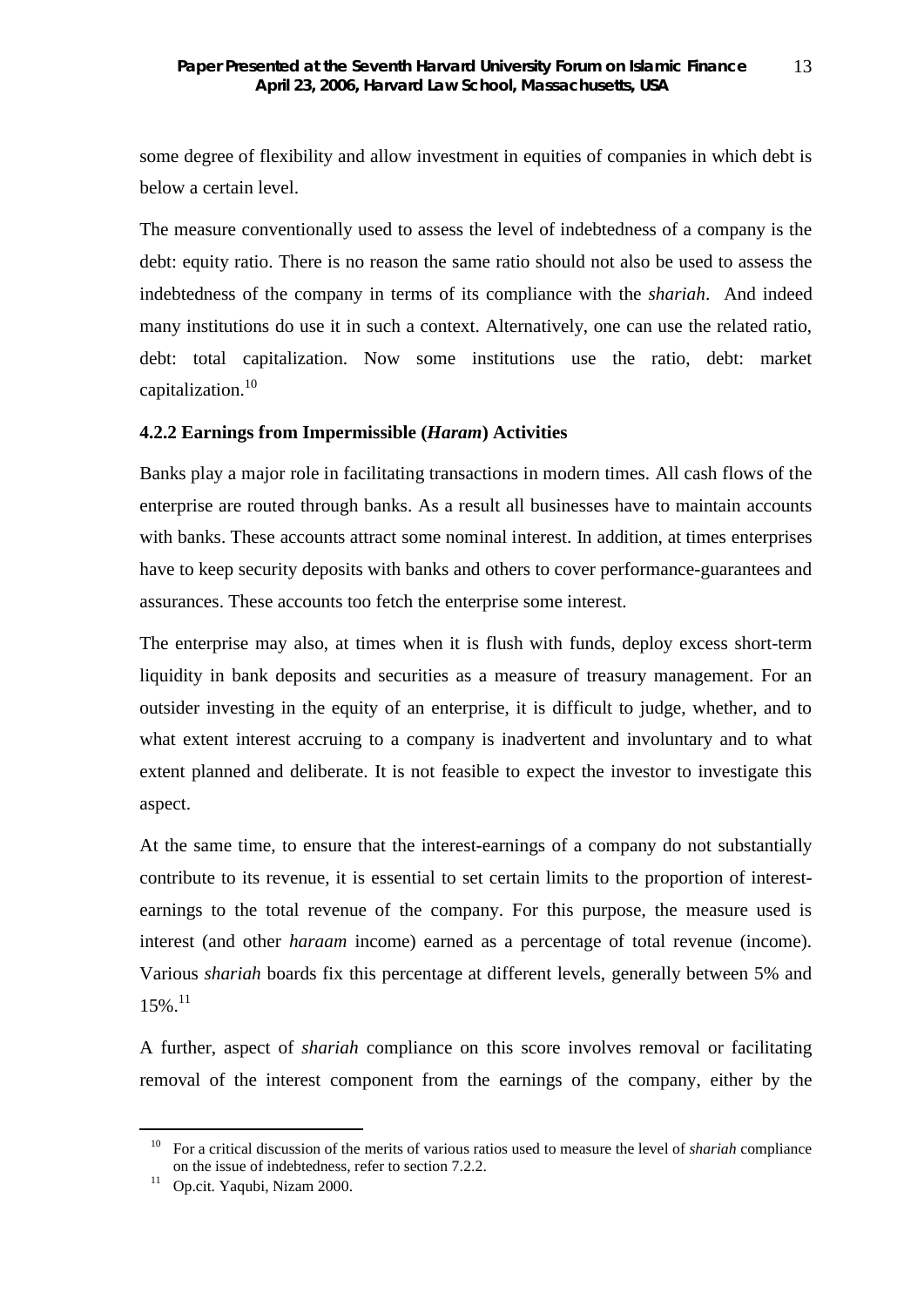company itself or (more often) by providing the necessary information to the shareholders. For the latter purpose, the company also includes in the ratio communicated to the shareholders, (if applicable) any earnings received from any other *shariah* noncompliant activities, such as for instance, sale of alcoholic drinks in a hotel or resort.

#### **4.2.3 Cash and Receivables/Payables of the Enterprise**

Finally, there is the *shariah* stipulation that cash and debts cannot be traded except at par value. It appears that in applying this ruling to the valuation put on a company's shares, the *shariah* scholars have considered a company as the bundle of assets and liabilities (reported on its balance sheet), including fixed assets, investments, cash, inventory, receivables, payables and debts. The traded price of its equity can hence be considered as representing value paid for the underlying assets and liabilities. If the fixed assets and investments of a company are negligible (as happens for trading companies), then the remaining assets and liabilities mainly comprise of debts, deposits and stocks. In equity trading, the price of scrips traded is driven by future expectations of prices and not by the book value of the company. Hence, if stocks (inventories) are valued at market prices, one can end up with a residual value for the cash and debts of the company which can be way out of line with their par values.

As a result, it would be unacceptable *shariah*-wise to be involved in the trading of such scrips. To minimize the possibility of landing in a flagrantly non-compliant situation of this nature, particularly if the equity is being publicly traded, most *shariah* scholars like to place a limit on the proportion of current assets in the total assets of the company.

The measure or parameter most commonly used to judge compliance on this score is percentage of current assets or receivables or net current assets to total assets (or total capitalisation) of the company. Alternatively, the numerator can be net receivables instead of net current assets. The cut-off value of the parameter is usually set in the range of 40 % to 50 %.

#### **5.0 SCREENING NORMS FOR** *SHARIAH* **COMPLIANCE**

As mentioned earlier, different Islamic banks, investment companies and equity funds have their own norms for assessing *shariah* compliance of companies in which they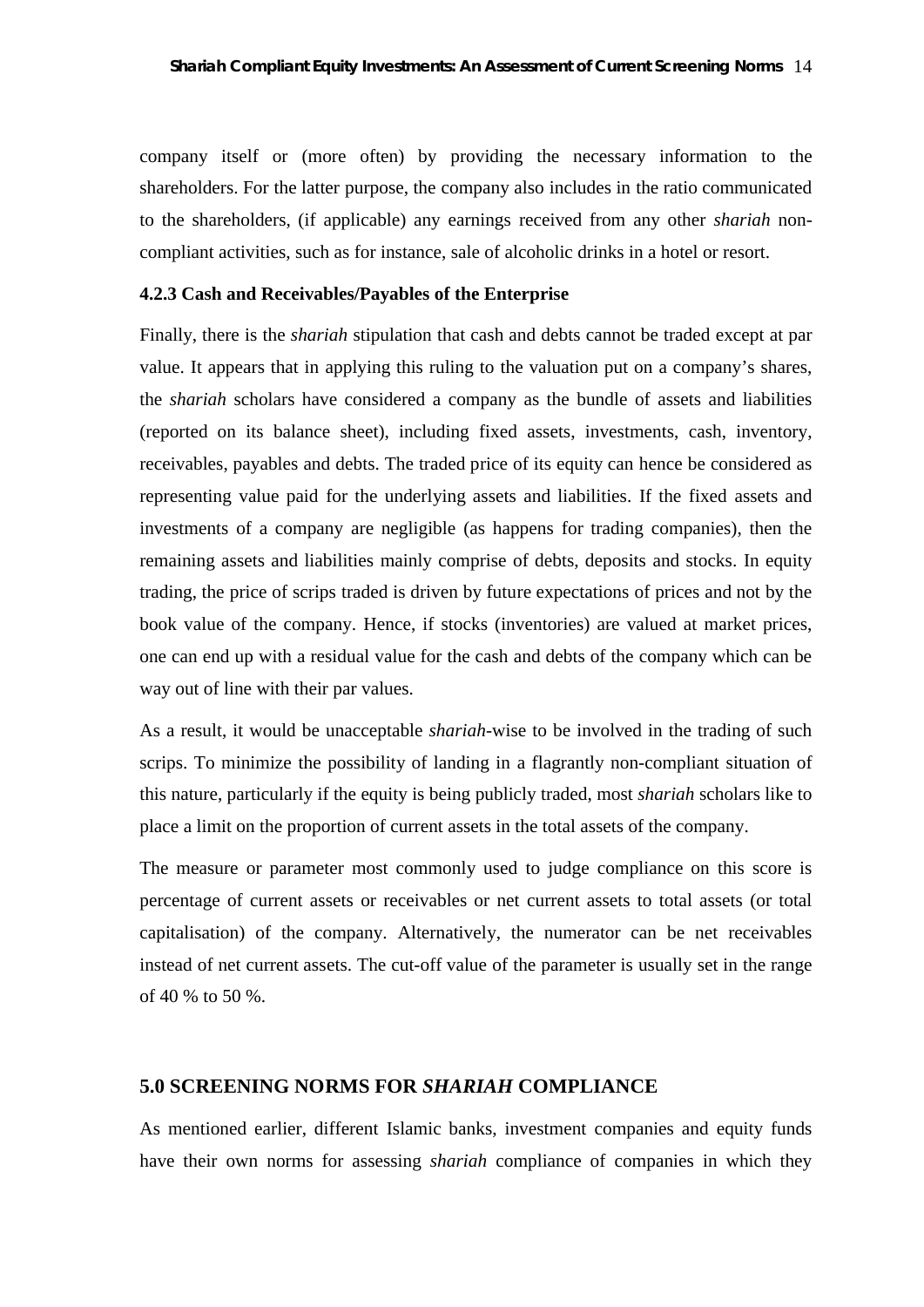consider investing. Most such organizations do not publicize the norms they use for selection or screening of the companies. Organisations such as Islamic Development Bank, the Association of Islamic Banks, AAOIFI, IFSB and the Islamic *Fiqh* Academy of the OIC also have not laid down any definite criteria in this regard.

On the other hand, information is available on the screening criteria used by Dow Jones for inclusion and tracking of equities (listed at various stock exchanges) in its Islamic equity indices. Similarly, the screening criteria used by the Securities and Exchange Commission, Malaysia are also available as is the criteria used by Meezan, Pakistan.<sup>12</sup> Unfortunately, the rationale for adopting a particular norm by each of them is not known. The criteria used by these organizations are described in the section below.

## *5.1 DOW JONES ISLAMIC INDEX SCREENING CRITERIA<sup>13</sup>*

### **5.1.1 Screens for Acceptable Business Activities**

Activities of the companies should not be inconsistent with *shariah* precepts. Therefore, based on revenue allocation, if any company has business activities in the *shariah* inconsistent group or sub-group of industries it is excluded from the Islamic index universe. The DJIMI *Shariah* Supervisory Board established the following broad categories of industries as inconsistent with *shariah* precepts: alcohol, pork related products, conventional financial services (banking, insurance, etc.), hotels, entertainment (casinos/gambling, cinema, pornography, music, etc.), tobacco, and weapons and defense industries.

### **5.1.2 Screens for Acceptable Financial Ratios**

After removing companies with unacceptable primary business activities, it removes companies with unacceptable levels of debt or impure (interest) income by applying the following screens:

### **5.1.2.1 Debt to Market Cap**

1

Exclude companies for which Total Debt divided by Trailing Twelve Month Average Market Capitalization (TTMAMC) is greater than or equal to  $33\%$ . (Note: Total Debt =

<sup>12</sup> For details for these criteria please see, Ali, Salman Syed (2005), *Islamic Capital Market Products - Developments & Challenges*, Islamic Research and Training Institute, Islamic Development Bank, Jeddah, Saudi Arabia, pp.15-27.

<sup>13</sup> http://www.djindexes.com/mdsidx/index.cfm?event=showIslamicMethod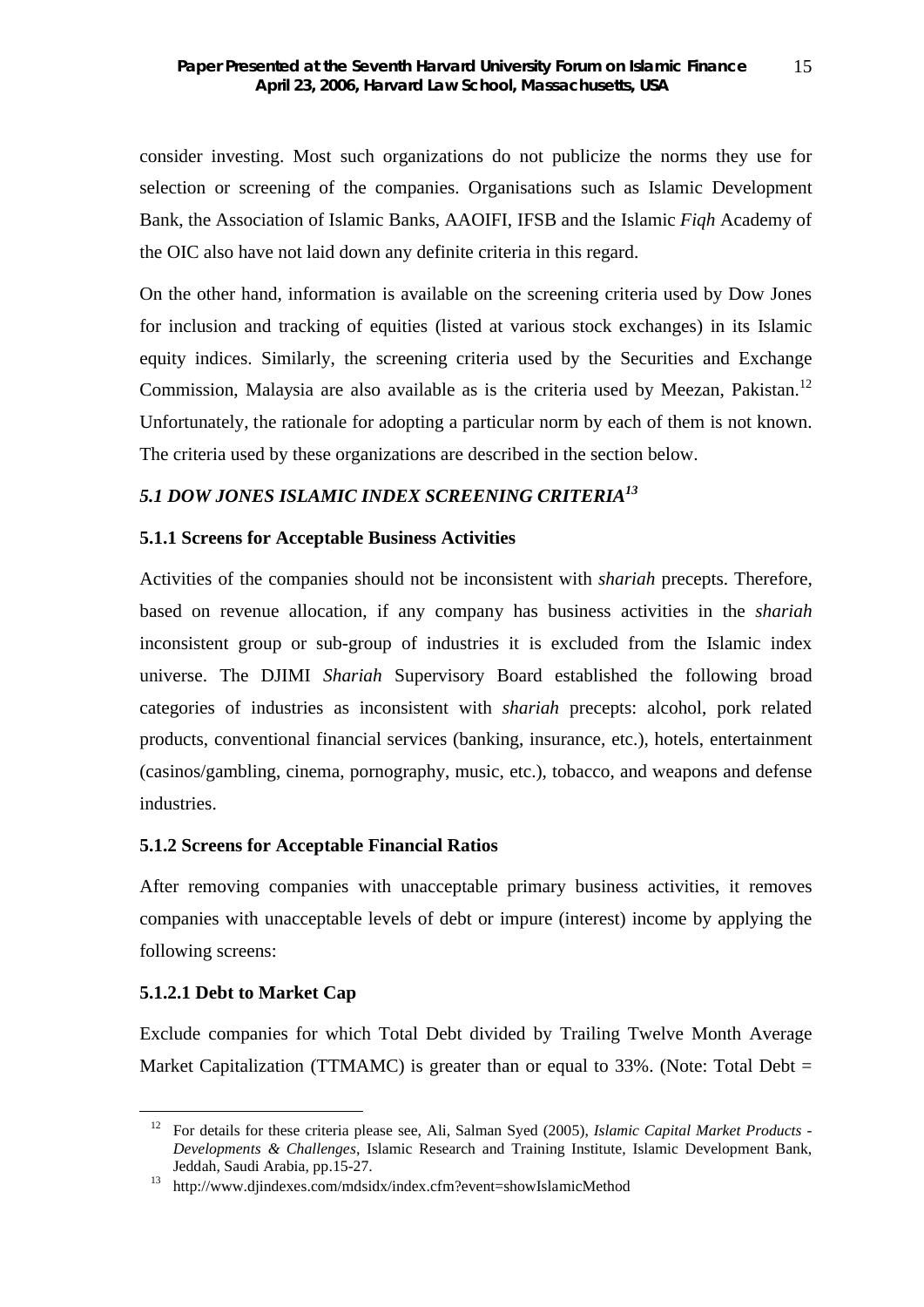Short-Term Debt + Current Portion of Long-Term Debt + Long-Term Debt).

## **5.1.2.2 Liquid Assets to Market Cap**

Exclude companies for which the sum of Cash and Interest-Bearing Securities divided by TTMAMC is greater than or equal to 33%.

## **5.1.2.3 Receivables to Market Cap**

Exclude companies if Accounts Receivables divided by TTMAMC is greater than or equal to 33%. (Note: Accounts Receivables = Current Receivables + Long-Term Receivables).

Companies passing the above screens are qualified to be included as components of the Dow Jones Islamic Market Index.

# *5.2 SCREENING CRITERIA OF SECURITIES AND EXCHNAGE COMMISSION (SEC), MALAYSIA14*

Screening for *shariah* complaint stocks is done at central level by the *Shariah* Advisory Council (SAC) of the Securities and Exchange Commission (SEC). A list of permissible stocks is issued by the SAC twice a year. The screening criteria are mainly activity or income based. No debt or liquidity screens are used. Thus screening requires income statements but not the balance sheets of the companies. Individual funds or investment companies do not make their own *shariah* screening criteria. Following screening criteria are used:

## **5.2.1 Core Activities**

The core activities of the companies should not be *shariah* incompatible. Therefore companies with following as their core business activities are excluded: Financial services based on *riba* (interest); gambling; manufacture or sale of non-*halal* products or related products; conventional insurance; entertainment activities that are non-permissible according to *shariah*; manufacture or sale of tobacco-based products or related products; stock-broking or share trading in *shariah* non-approved securities; and other activities deemed non-permissible according to *shariah*.

<sup>14</sup> http://www.sc.com.my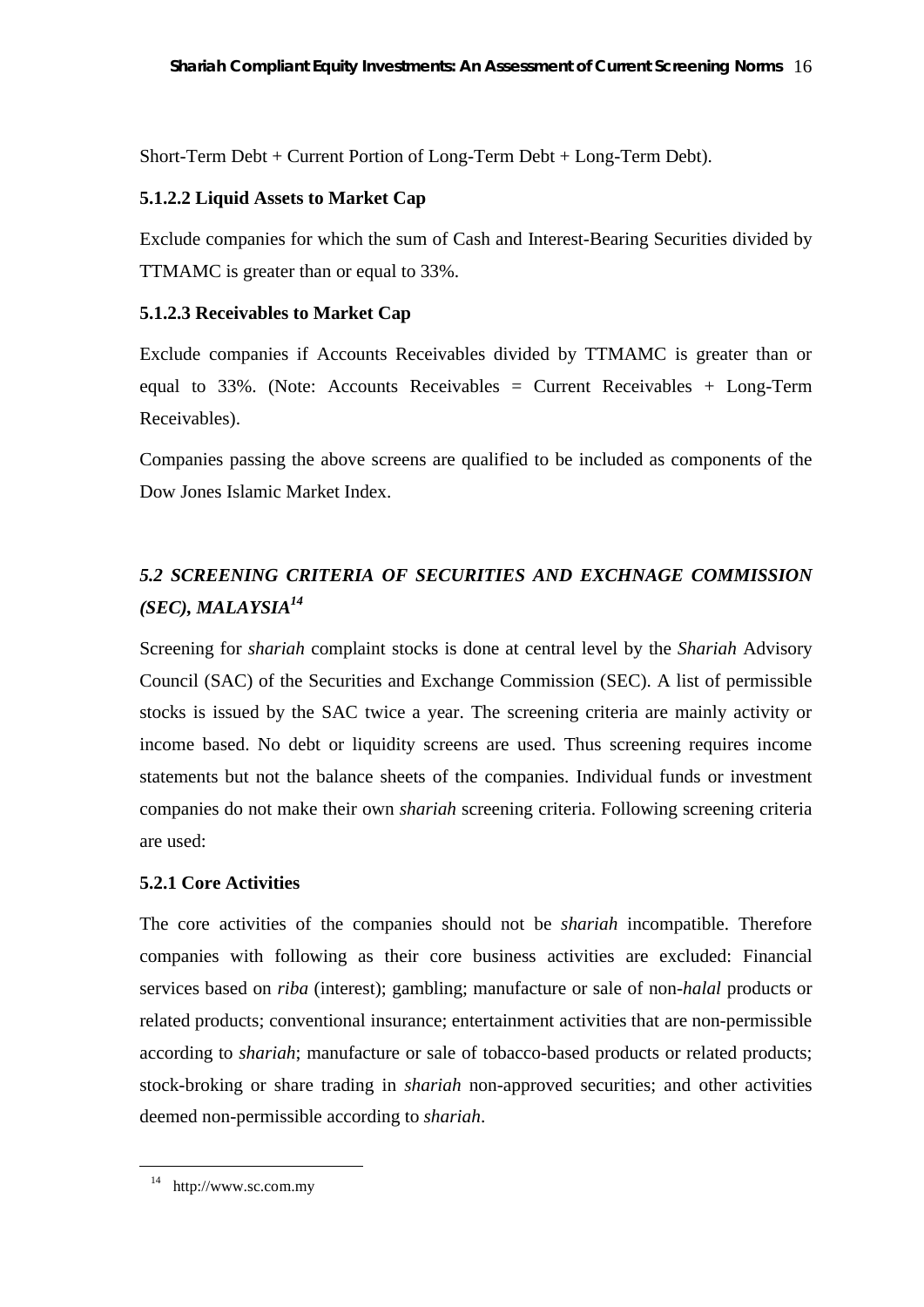## **5.2.2 Mixed Activities**

For companies with activities comprising both permissible and non-permissible elements, the SAC considers two additional criteria:

- a. The public perception or image of the company must be good; and
- b. The core activities of the company are important and considered *masalahah* (in the public interest) to the Muslim *ummah* (nation) and the country, and the non-permissible element is very small and involves matters such as *umum balwa* (common plight and difficult to avoid), *uruf* (custom) and the rights of the non- Muslim community which are accepted by Islam.

## **5.2.3 Benchmarks of Tolerance**

Applicable in case of mixed activities. If the contributions in turnover or profit before tax from non-permissible activities of a company exceed the benchmark, the securities of the company are classified as *shariah* non-approved. The benchmarks are:

## **5.2.3.1 The Five-Percent Benchmark**

Applied to assess the level of mixed contributions from the activities that are clearly prohibited such as *riba* (interest-based companies like conventional banks), gambling, liquor and pork.

## **5.2.3.2 The Ten-Percent Benchmark**

Applied to assess the level of mixed contributions from the activities that involve the element of '*umum balwa*" which is a prohibited element affecting most people and difficult to avoid. For example, interest income from fixed deposits in conventional banks.

## **5.2.3.3 The Twenty Five-Percent Benchmark**

This benchmark is used to assess the level of mixed contributions from the activities that are generally permissible according to *shariah* and have an element of *maslahah* (public interest), but there are other elements that may affect the *shariah* status of these activities. For example, hotel and resort operations, share trading etc., as these activities may also involve other activities that are deemed non-permissible according to the *shariah*.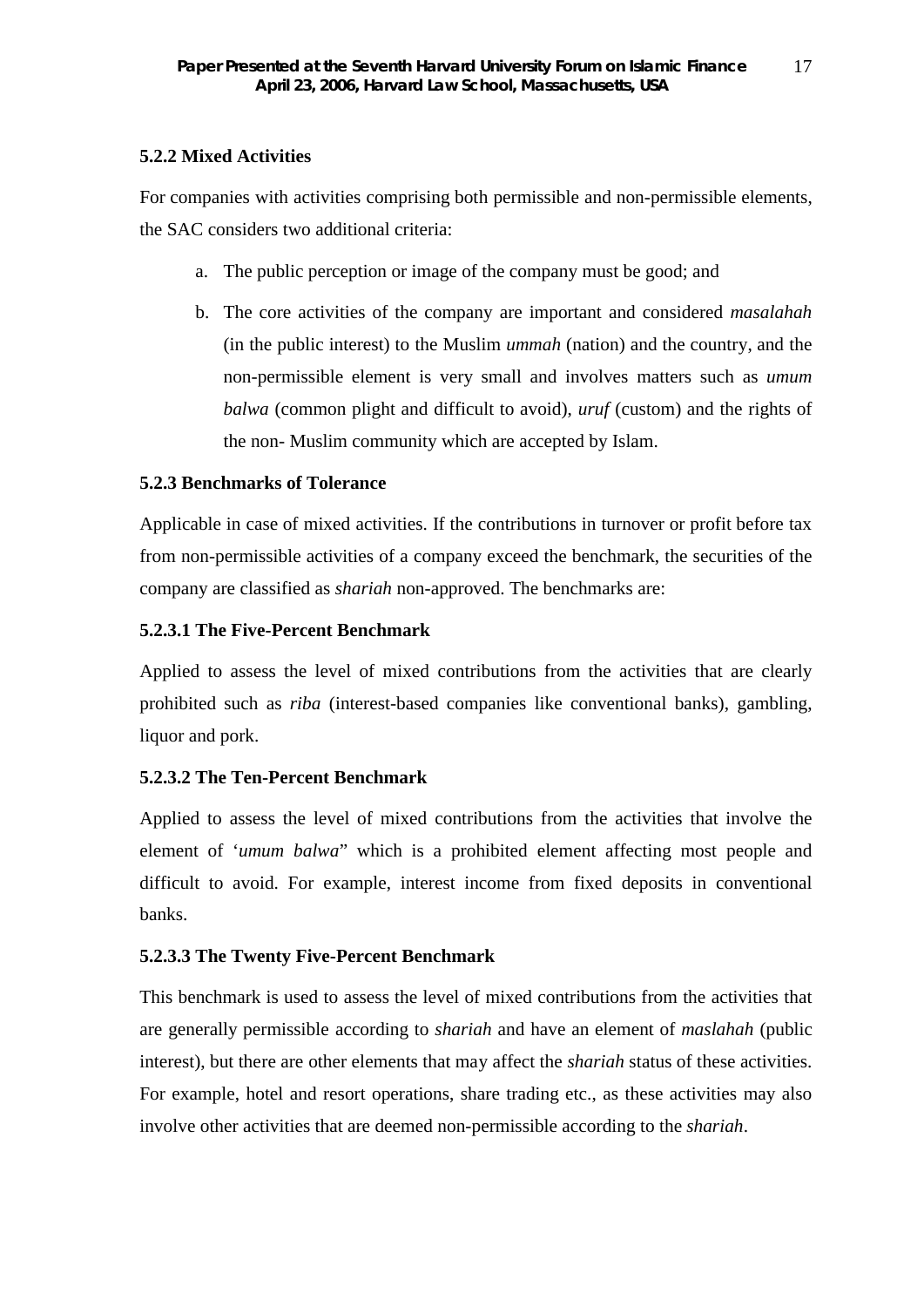## **5.2.4 Debt and Liquidity**

No restrictions on the proportion of debt or proportion of liquid assets in total assets.

## *5.3 MEEZAN ISLAMIC FUND CRITERIA, PAKISTAN<sup>15</sup>*

It undertakes investment in Equities, *Mudarabahs*, Islamic *Sukuks*, and other *shariah*compliant fixed income securities. The *shariah* screening criteria for equities and other securities is given below:

## **5.3.1 Business of the Investee Company**

The basic business of the Investee Company should be *halal*. Accordingly, investment in shares of conventional banks, insurance companies, leasing companies, companies dealing in alcohol, tobacco, pornography, etc. are not permissible.

## **5.3.2 Debt to Total Assets**

The total interest-bearing debt of the Investee Company should not exceed 45% of the total assets.

## **5.3.3 Net Illiquid to Total Assets**

The total illiquid assets of the Investee Company as a percentage of the total assets should be at least 10%.

# **5.3.4 Investment in** *Shariah* **Non-Compliant Activities and Income from** *Shariah* **Non-Compliant Investments**

The following two conditions are observed for screening purposes: The total investment of the Investee Company in *shariah* non-compliant business;

- i. should not exceed 33% of the total assets and
- ii. the income from *shariah* non-compliant investment should not exceed 5% of the gross revenue. (Gross revenue means net sales plus other income).

## **5.3.5 Net Liquid Assets vs. Share Price**

1

The net liquid assets (current assets minus current liabilities) per share should be less than the market price of the share.

<sup>15</sup> http://www.almeezangroup.com/html\_files/mif\_main.asp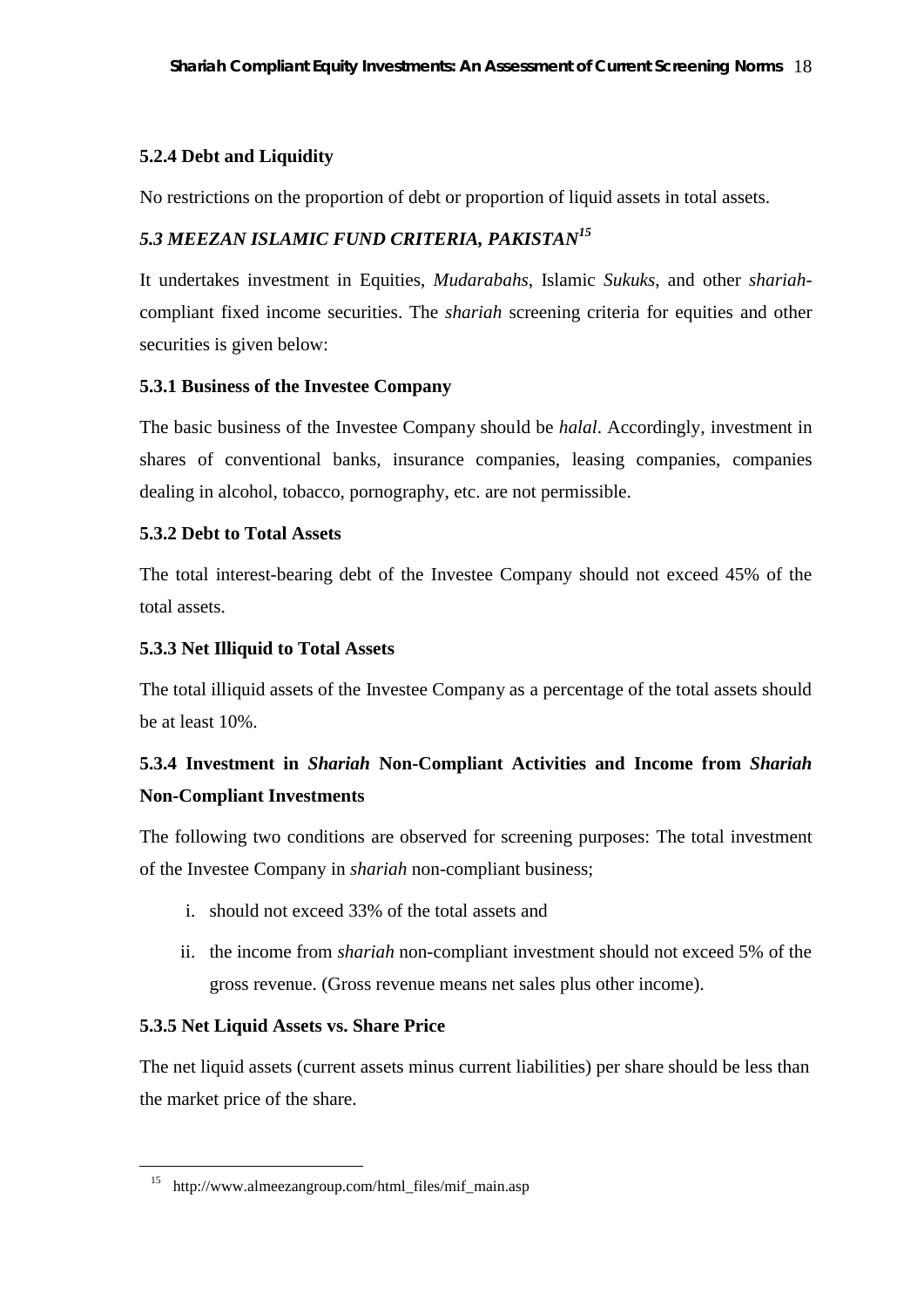## **6. COMPARISON OF VARIOUS SCREENING NORMS**

## *6.1 COMPARISON OF SCREENING ACCORDING TO NATURE OF BUSINESS*

A detailed comparison of the three sets of screening norms given in the previous chapter is instructive. Dow Jones has provided an exhaustive list of different types of industries which its *shariah* advisory board has classified as non-compliant. We shall use that list as the primary list for comparison. There is some unanimity regarding the industries considered as *shariah* non-compliant. Convergence of views for screening on basis of nature of business is only to be expected since the *shariah* compliance of an industry is mostly directly deduced from the injunctions of the Holy *Quran* and the *Hadith*. Thus, all the three sets of norms include industries engaged in the business of (conventional) finance and insurance, liquor, non-*halal* foods, entertainment and gambling in the list of prohibited industries. The Dow Jones list also includes the industries of Hotels, Broadcasting & Media, Defense and Real Estate and Property Development among the non-compliant industries.

SEC of Malaysia explicitly allows investment in companies with mixed businesses<sup>16</sup> It has screening norms for such companies too. If such companies have a "good image" and their core activities are considered *maslahah* then such companies too can be accepted if their incomes fall within set (income screening) norms.

It has three parameters here: a basic parameter applied across the board, accepts those companies whose income from non-compliant activities is less than 5% of the total income. The second parameter, allows a higher tolerance level of 10% for this ratio in case of income arising out of generally prevalent activities that are difficult to avoid (*umum balwa*) in a particular industry,. The third parameter lays down a still higher tolerance level of 25% for the ratio in case of companies whose business has an element of *masalahah* on account of that industry being in the interest of Muslims or the country, impinging on rights of non- Muslims, etc.

Meezan too does allow, though indirectly, some leeway to companies with mixed activities. It accepts companies as *shariah*-compliant if;

a) its investment in non-compliant business is less than 33% of its total investment,

<sup>16</sup> Engaged in multiple businesses, some of which are *shariah* compliant and some not.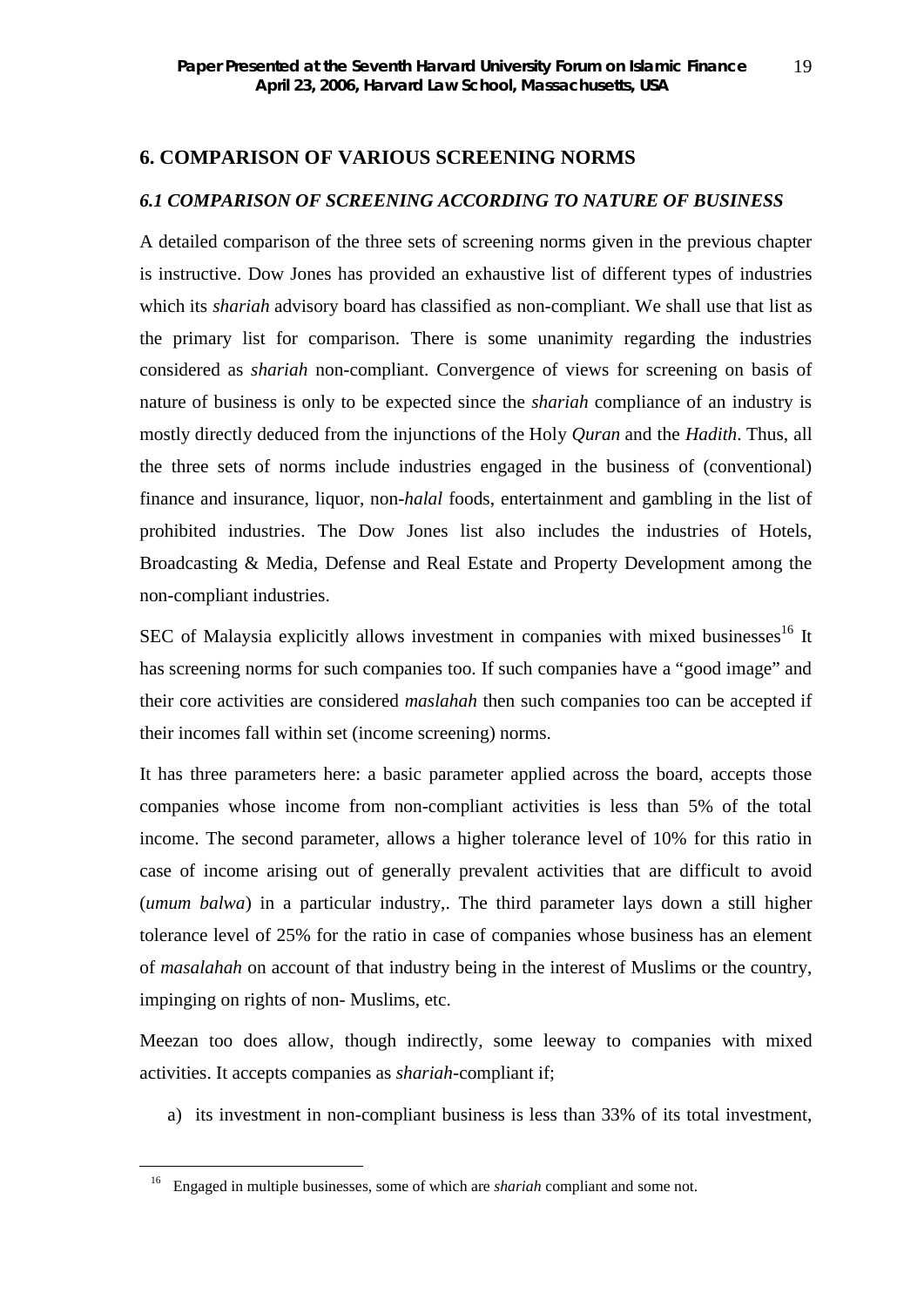and

b) its income from non-compliant activities is less than 5% of its total income.

Dow Jones on the other hand, apparently, indirectly makes an exception only in the case of interest earnings. It accepts a company as *shariah*-compliant if the ratio of its cash and interest based securities to TTMAMC is less than 33%. (This ratio is discussed in detail in the next chapter).

From the above it can be deduced that though Dow Jones is more stringent in excluding other non-compliant activities, it is quite liberal when it comes to interest-earning activities. Then comes Meezan. SEC Malaysia appears to be the most liberal.

SEC screening criteria also has a subjective element in that it allows mixed businesses if the company has a "good public perception" and core activities are considered *maslahah*. Such subjective criteria are not advisable.

## *6.2 SCREENING ON THE BASIS OF FINANCIAL RATIOS*

Some ratios used for screening companies by the three organisations have been already discussed in the preceding section on screening by nature of business. This is because those ratios were related to the nature of business of the unit. SEC, Malaysia does not use any ratios other than those earlier discussed. Dow Jones and Meezan on the other hand have screens relating to other criteria. These are the level of indebtedness of the unit, the level of receivables or total or net current assets and the level of interest income.

### **6.2.1 Level of Indebtedness**

Dow Jones sets the acceptable level of indebtedness at less than 33% of market capitalisation, whereas Meezan puts it at 45% of total assets.

Considering the BSE 500 index data and applying the Dow Jones and the Meezan screens to the data we find that:

a) The aggregate borrowings vary between US\$ 43701 million in 2001 to US\$ 55707 million in 2005, aggregate total assets correspondingly vary between US\$ 140128 million in 2001 to US\$ 246574 million in 2005 and the aggregate market capitalisation varies between US\$ 119994 million in 2001 to US\$ 269790 million in 2005.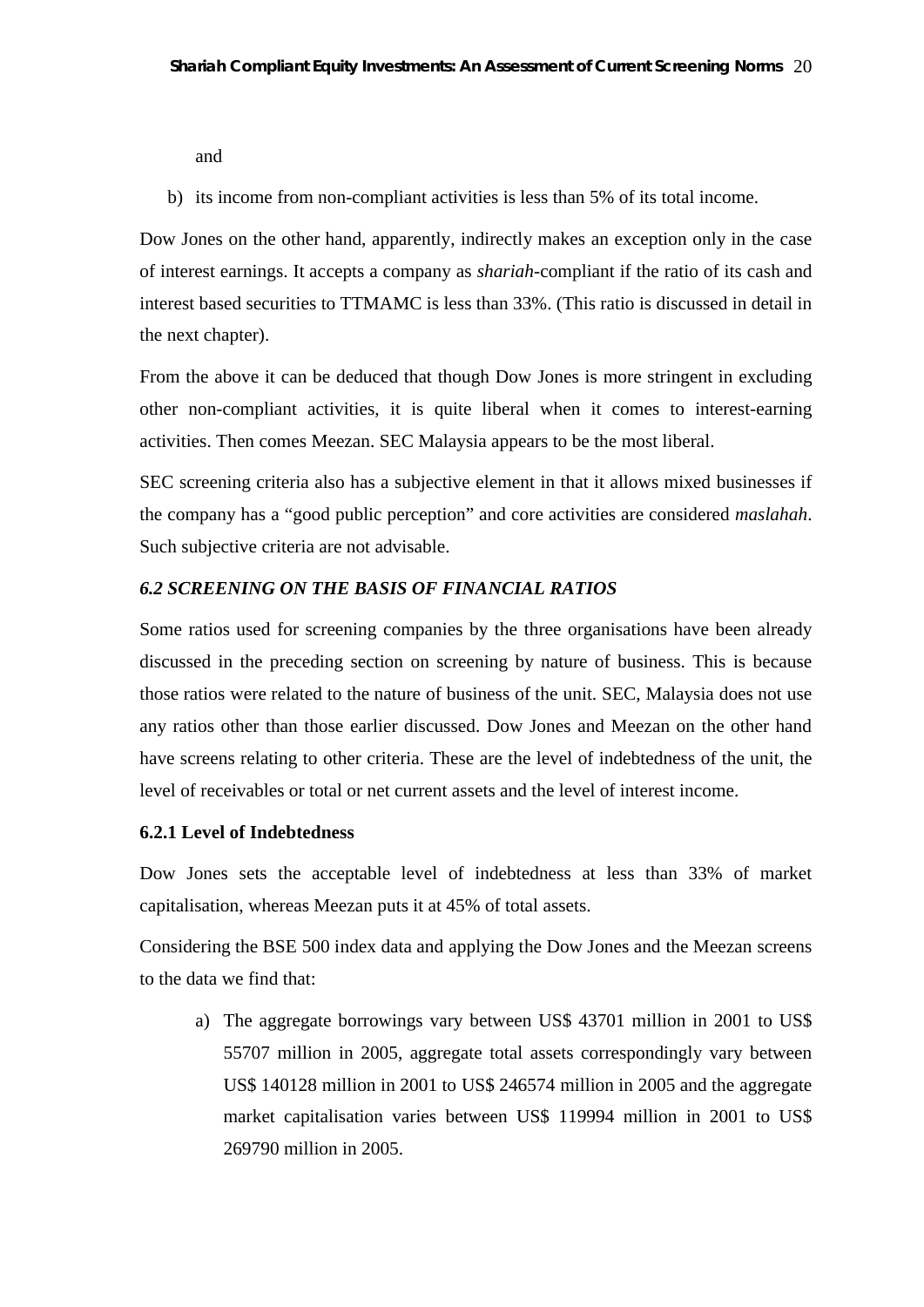- b) As the ratio of aggregate total assets: aggregate market capitalization is mostly (except for 2005) greater than 1.0 (varying from a high of 1.63 for 2002 to 1.09 for 2004), the cut-off level (of 33% of market cap) of the Dow Jones criteria is more conservative than the Meezan criteria (of 45% of total assets).
- c) Even for 2005 (for which the above ratio is 0.91), since the Meezan criteria ratio is 45% whereas the Dow Jones is only 33%, in spite of the lower total assets to market cap ratio the Meezan criteria is still almost 25% more liberal than the Dow Jones one.
- d) The mean deviation of total assets values is lower than that of the market cap values. As a result even in 2005, though the aggregate of total assets at US\$ 246.59 billion is lower than that of market cap at US\$ 269.79 billion, still the number of companies individually qualifying on a screen of 33% (at 294) with respect to total assets is 16% higher than that (at 253) with respect to market cap.
- e) Consequently the number of companies qualifying on the Meezan criteria is consistently higher (312 to 378 -78% to 85% of the sample) than the number qualifying (152 to 253 - 38% to 57% of the sample) on the Dow Jones criteria.

Hence it can be concluded that the Meezan criteria is by far much more liberal on the factor of indebtedness than the Dow Jones criteria.

### **6.2.2 Level of Receivables**

Currently the Dow Jones index sets the acceptability limit for the ratio of receivables to market capitalisation at 33%. Earlier its limit was 45% and the denominator was total assets instead of market capitalisation. It also stipulates another ratio, i.e. of cash and interest-earning securities to market cap with a ceiling of 33%, presumably to put a cap on the level of liquid assets.

As against this, Meezan assesses the liquid assets on the basis of two screens: one using the ratio of total liquid assets to total assets with a cut-off value of 90% (i.e., minimum 10% for illiquid assets) and the other using the ratio of net liquid assets to market cap with a cut-off value of 100%. Classification of data with CMIE does not give a clear breakdown of investments into interest bearing and non-interest bearing investments, as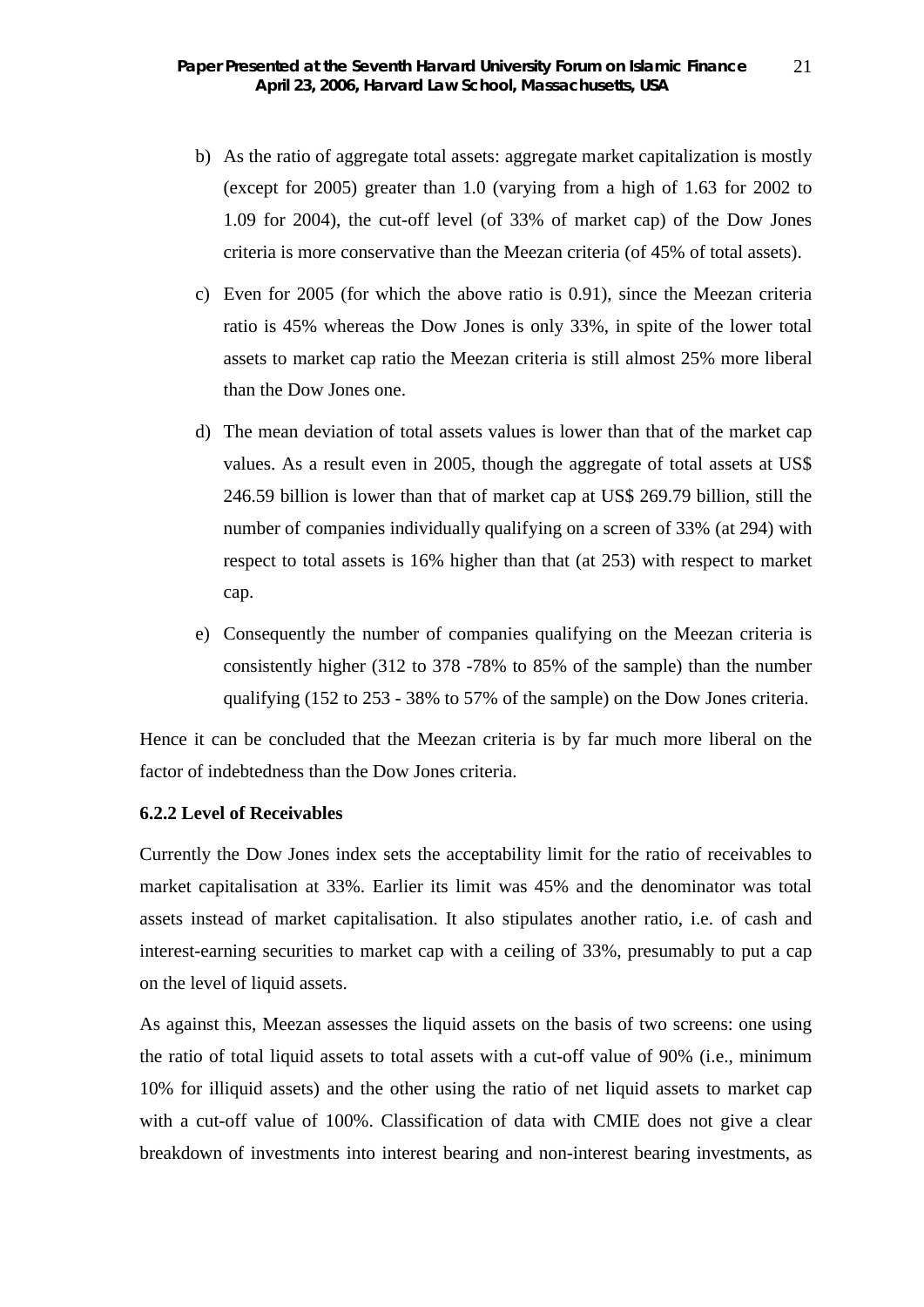well as into liquid and illiquid investments. Instead the available classification of data gives the breakdown of investments into other categories. The different categories and the percentage of investments in each category over the period of study is given below.

| <b>Investment Category</b>                   | As Percentage of Investments |  |  |
|----------------------------------------------|------------------------------|--|--|
| Investments in group companies               | 47\% to 58\%                 |  |  |
| Investments in mutual funds                  | 10% to 12%                   |  |  |
| Investments in government securities         | Negligible                   |  |  |
| Investments in approved securities           | Negligible                   |  |  |
| Investments in assisted companies (by banks) | Not applicable               |  |  |
| Investments in debentures/PSU bonds          | 4\% to 10\%                  |  |  |
| Investments in shares (by banks)             | Not applicable               |  |  |
| Other investments                            | 19% to 29%                   |  |  |

**Category-Wise Breakdown on Investments**

From the above it can be seen that the categories drawing the bulk of the investments are "group companies" and other "other investments". It is not clear what part of these investments is interest-earning and what part is liquid. Investments in group companies could be in the form of shares or loans, similarly mutual funds invested in may be growth funds (equity based) or income funds (securities based). This latter category of investments will however, be liquid.

Apart from the "investments" head, the other account head which gives the quantum of liquid and/or interest –earning funds is "cash and bank balances". The bulk of these comprise fixed (time) deposits with banks which earn interest but can be withdrawn at short notice, albeit with some loss of interest. However, the ratio of "cash and bank balances" to "investments" varies from 0.44 to 0.61, i.e the quantum of "cash and bank balances" is only about half of that of "investments". Hence the only definite conclusion that can be drawn is that the 4% to 10% in "debentures/PSU bonds" is interest-earning, and the 10% to 21% in mutual funds liquid.

In view of the above it is not possible to exactly quantify either the ratios for the companies studied on the basis of aggregate values, nor to know as to how many companies qualify on the basis of the relative screens using ratios based on liquid investments or interest-earning investments. As a result the only ratio that can be assessed on the basis of the database is the Dow Jones ratio relating to receivables.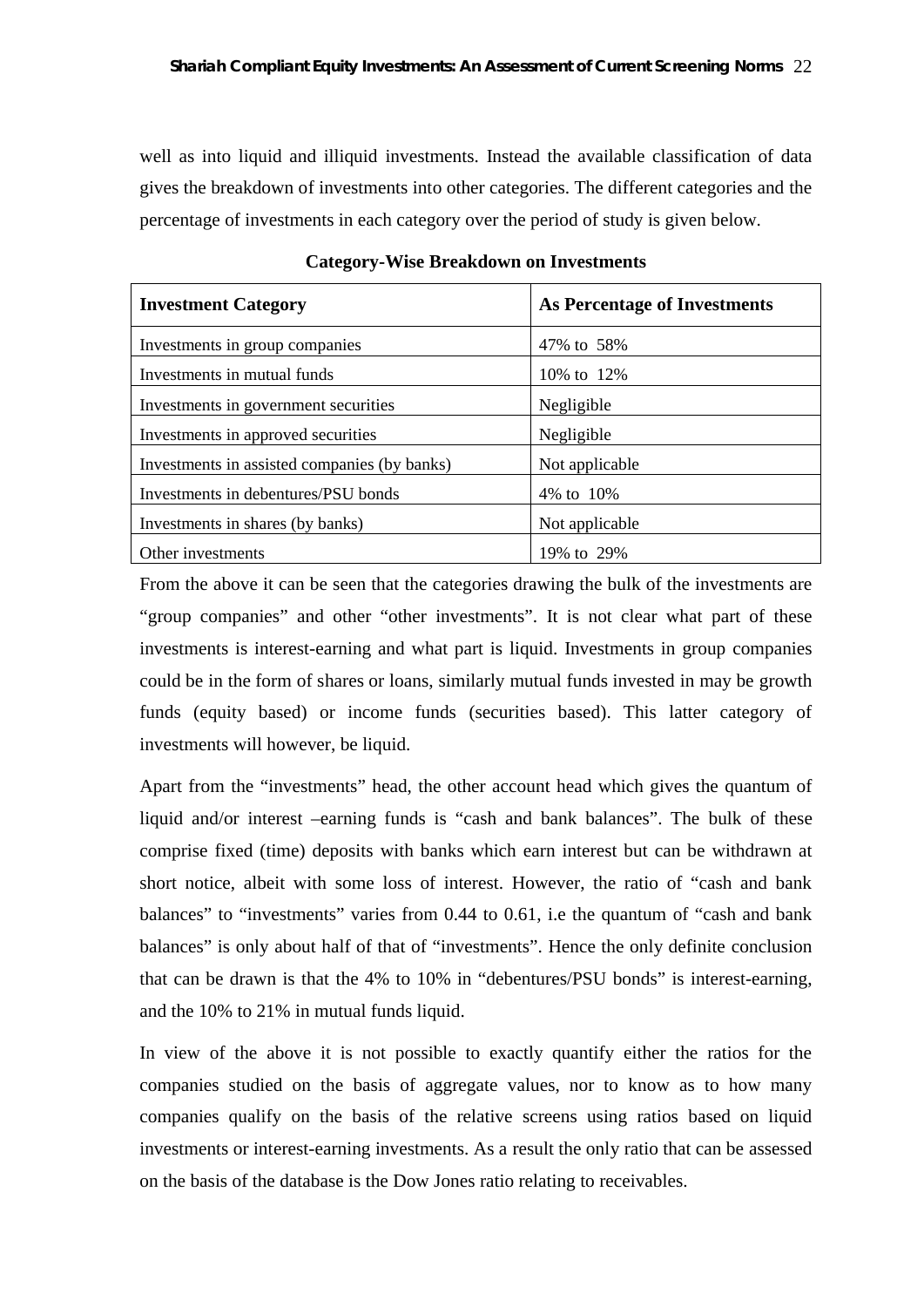Comparing the two sets of criteria and using the BSE 500 data, gives the following empirical findings:

- a) The aggregate values for receivables vary between US\$ 37.38 billion to US\$ 60.79 billion.
- b) As we have seen in the previous section, a ratio using 45% of total assets in the denominator is much more liberal than a ratio with 33% of market cap. Hence, the change in the parameter has made the Dow Jones screen for assessing level of liquid assets more conservative.
- c) Though it is not possible to exactly quantify the ratios involving liquid or interest-earning investments or securities, it can still be deduced that the Meezan criteria of liquid assets to total assets is more liberal than the Dow Jones criteria of Receivables to market cap as even the ratio of "cash and bank balances" plus "investments" (liquid as well as illiquid) to receivables is consistently lower than 1.0 (varying between 0.5 and 0.9.
- d) Comparing the parameters used by Dow Jones and Meezan, we find that on the criteria of liquid assets too, Meezan is more liberal than Dow Jones.
- e) The only criteria that can be applied to the companies in the BSE 500 set is the Dow Jones one involving receivables. On this criteria between 101 companies (in 2002) to 263 (in 2005) qualify.

## **7.0 CRITICAL ASSESSMENT OF VARIOUS SCREENING NORMS**

Norms for screening equities are used by different sets of users. These could include portfolio managers, providers of market intelligence and regulators. Different users have different objectives and hence the screening norms they use reflect their objectives. Thus the primary concern of portfolio managers is likely to be to select a portfolio of shares that provides a good return on their assets. Here again, depending on the underlying objectives, whether of high growth, steady income, low risk, high risk etc., different portfolio managers may have different screening norms. Managers of Islamic portfolios will add to their normal (commercial) objectives the objective of selecting shares which are likely to conflict less with *shariah* stipulations -- in the real commercial world, a fully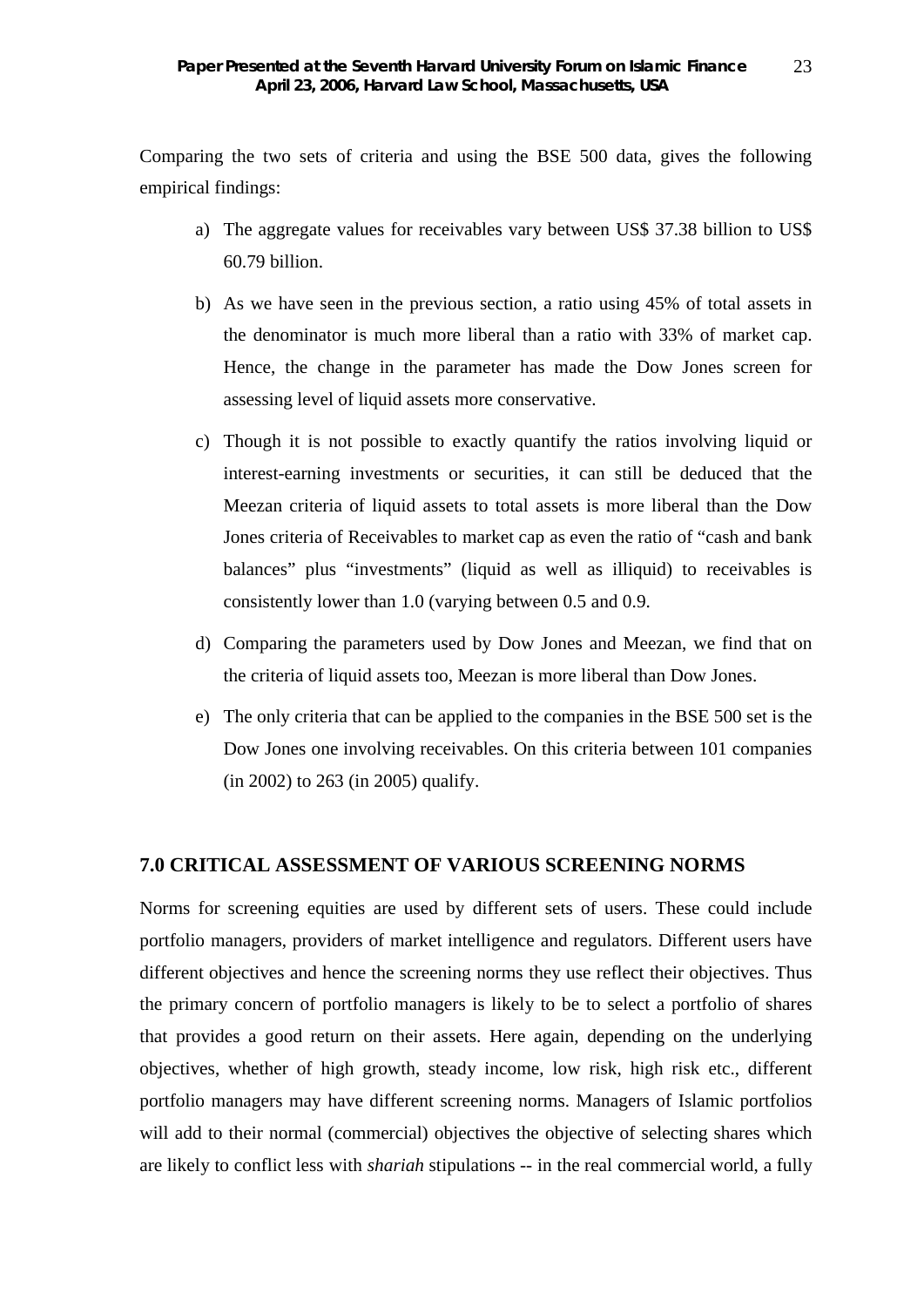*shariah*-compliant business is rare.

Similarly, organisations which provide index information will have their own norms. Their concern is primarily to provide a feedback about the overall state of the market. Hence their selection criteria and weightages are likely to be in favour of the more intensely traded and higher market cap stocks. Their intention is to provide investors a measure to judge the current state of the market as against that prevailing on an earlier day or that likely to prevail in the future. Their indices also enable investors to assess how a particular stock is doing in the market in relation to the overall market. Hence the primary measure for them is the market price of the share and therefore the market capitalisation. The higher the market capitalisation of a share, the greater its importance to them. Then, if the idea is to provide an Islamic Index, they need to add some *shariah*compliance criteria to weed out those companies which deal in non-*shariah* compliant products/services or function in non-*shariah* compliant ways.

Market regulators would need to identify those shares which show suspicious, irrational movements such as sudden spurts in trading volumes or upward or downward movement in prices or sustained bouts of dumping or selling by interested parties beyond limits set by regulations, etc.

The objective of such regulators is to ensure a healthy and steady development of the market without sudden and wild swings and to enable it to grow in terms of depth as well as number and diversity of scrips offered. At times national policy may also dictate promotion or curtailment of certain industry segments or holdings by certain type of investors. In such a situation, the market regulator may monitor those industry segments or investor types and provide appropriate regulatory concessions or safeguards to promote the policy objectives.

On the other hand, when we consider defining screening norms to identify *shariah*compliant equities, our concern has to be to select those stocks from the share market universe which function within the minimum realistically acceptable deviations from *shariah* stipulations, keeping in mind the nature of the environment. Thus the focus of such screening norms has to be on selecting shares which meet the above objective.

Including in the screening aims promotion of companies such as "good companies", companies promoting "green" practices, healthy or fair labour relations, etc., or those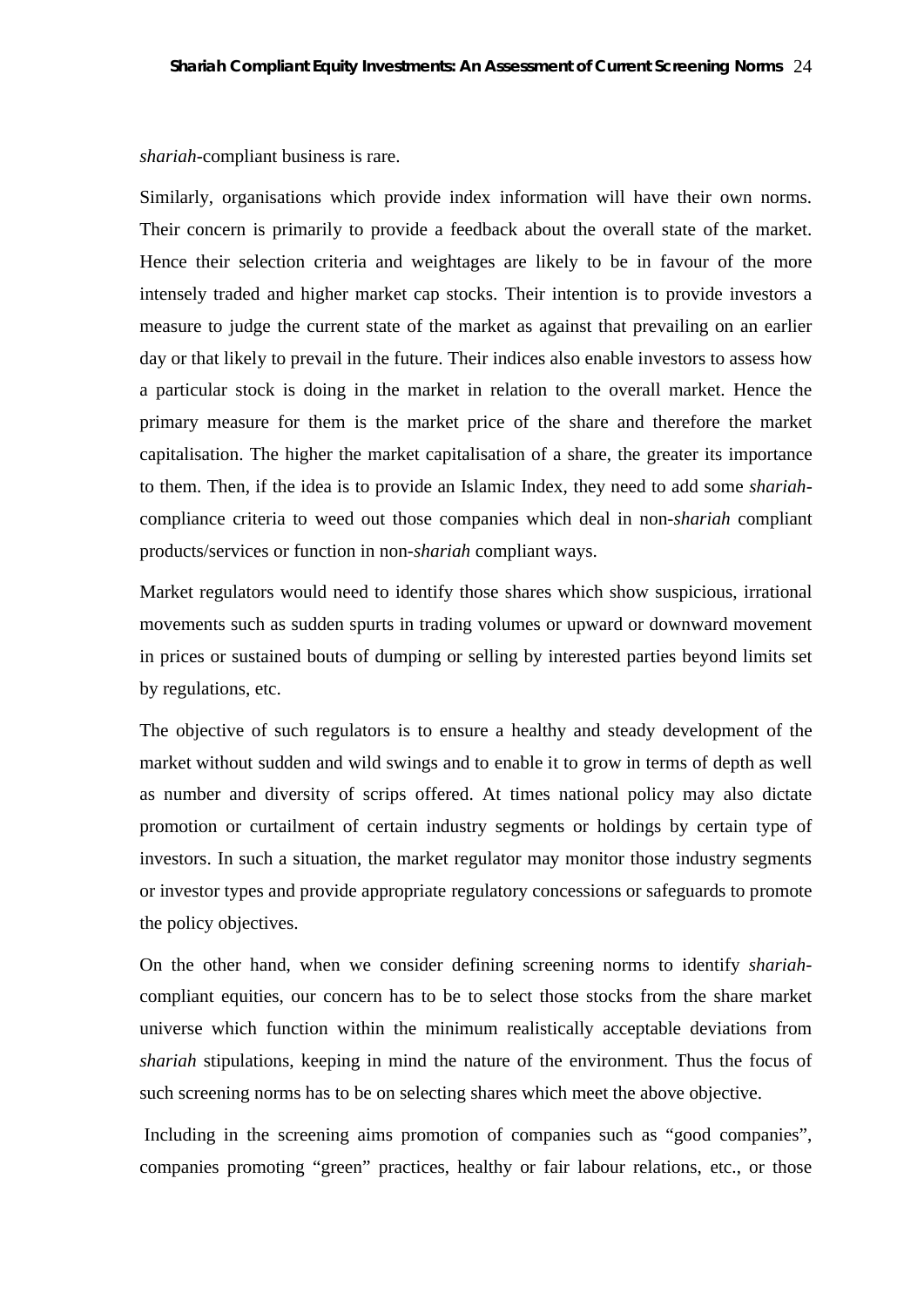companies likely to provide reasonable returns, safe investment, etc., is misplaced. For that is not the objective of screening norms to identify companies meeting *shariah* stipulations. Certainly honest dealing and fair practices are the sine qua non for any civilized society and generally all nations have suitable laws to address the need to ensure that such practices prevail. It is not for formulators of Islamic investment screening norms to look at those areas or dilute their focus on that account.

The other important point regarding Islamic screening norms is the nature of compromise with Islamic stipulations they accept. Certainly in the current increasingly globalising business scene, there are many areas in which business is likely to be facilitated or promoted by adopting prevailing business practices. This does not however mean that in every case, a business which does not embrace such practices, cannot be viable. The compromise has to be kept to that minimum without which the business would be unviable, or grievously hinder the national interest.

#### *7.1 SCREENING NORMS REGARDING NATURE OF BUSINESS*

There would probably be a consensus among scholars that the primary screen for identifying *shariah*-compliant businesses has to be about the nature of the business. No extent of compliance with *shariah* otherwise can substitute or compensate for a falling off from compliance on this issue. Hence the norm in this regard has to be sufficiently stringent.

Among the non-permitted areas documented in the available literature relating to the three organizations considered in this study, the list given by Dow Jones is the most exhaustive and may be considered quite comprehensive.<sup>17</sup>

Among the industries included in the list, the rationale for excluding real estate holding and development is not readily apparent; probably it is due to the generally high levels of leverage prevalent in the industry. Comparing the Dow Jones list with the list of noncompliant industries considered by Meezan and SEC, Malaysia, we find three notable omissions as compared to the Dow Jones list in the lists of the others. These are defense, hotels, broadcasting and media.

<sup>&</sup>lt;sup>17</sup> The non-compliant sectors (after consolidating similar ones) in the given list are: weapons and defense, distilleries & vintners, food products, food retailers & whole sellers, bars & restaurants, hotels, tobacco, recreation products & services, gambling, media agencies, broadcasting and entertainment, banks, various types of finance and investments services, providers of various kinds of insurance and insurance brokers, real estate holding and development.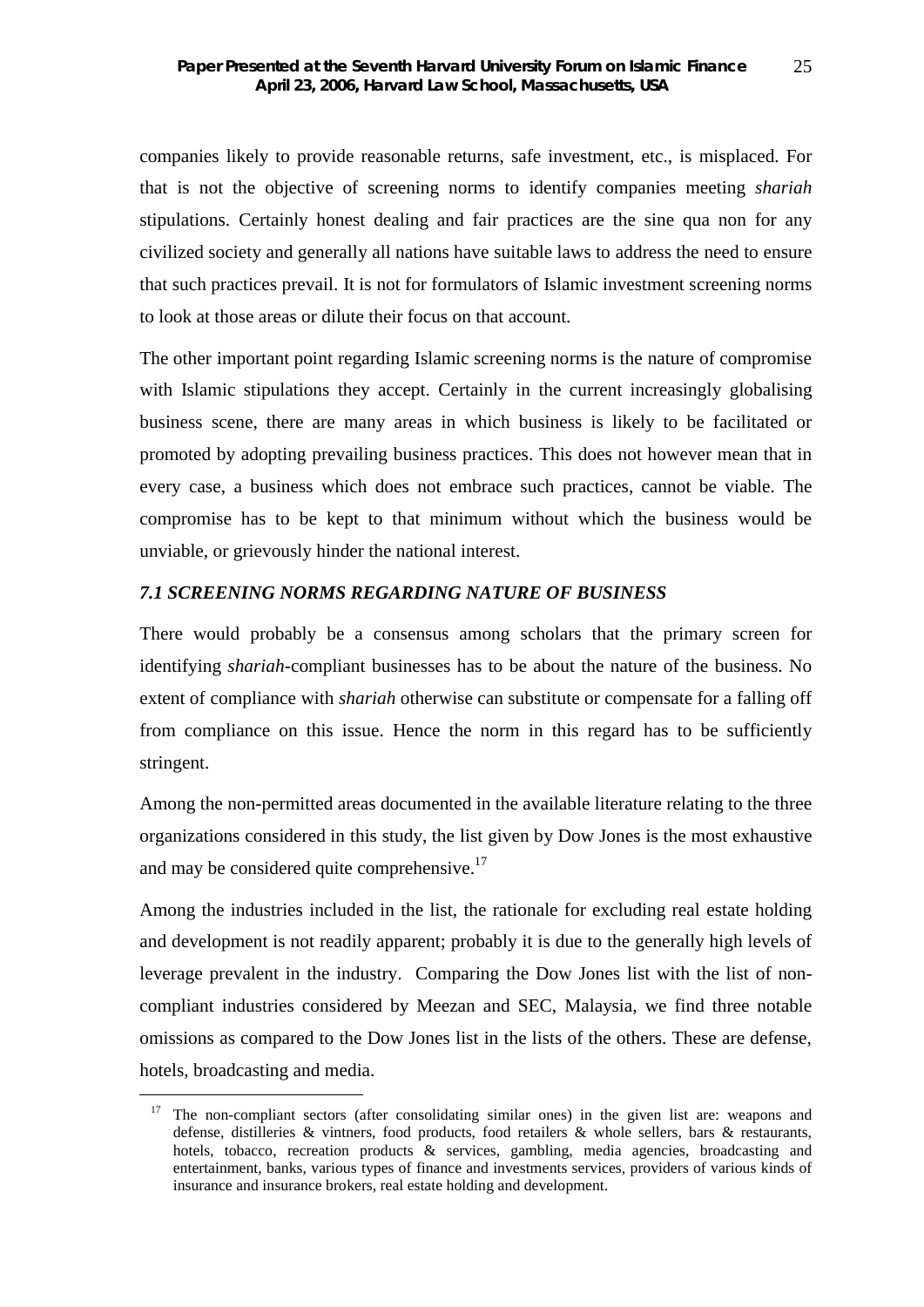It appears that the Dow Jones criteria has resorted to extra caution resulting in not letting through even some *shariah*-compliant units in an industry if most units in that industry may not be compliant. Hotels and media and broadcasting for instance, do not have anything intrinsically objectionable about their activities. However, as a prevalent practice hotels do serve non-*hala*l foods and alcoholic beverages. Similarly, media coverage and broadcasting may include material with nudity or obscene images. Not all food wholesalers and retailers too may trade in non-*halal* food items. However, for a provider of market information it may not be easy or feasible to obtain and keep abreast of such details about operations of specific units in such industries where most units tend to be *shariah* non-compliant.

Probably the better solution would be to have a more exhaustive list of industries as Dow Jones has, which automatically excludes all units figuring on the list. Then have a secondary list of industries from the excluded list, from which specific units could be included in the permitted (*shariah*-compliant) list if specific information from time to time indicates that it does not indulge in objectionable practices. The onus for providing such regular updates could be placed on the reporting units themselves and the same could be periodically or randomly audited by the screening and certification organizations for a suitable fee.

There are also some important omissions in the Dow Jones list, going by the apparent logic of their selection. These are air and sea passenger transportation. Most units in these sectors serve alcoholic drinks and non-*halal* foods to their patrons. If hotels are on the excluded list, it is difficult to understand why air and sea passenger transportation are not excluded as well. Further, these industries usually operate with exceptionally high leverage too. $^{18}$ 

In the case of the Dow Jones criteria, once "a company has business activities in any of the sectors (in the prohibited list)", it is considered inappropriate for investment. This is as it should be. Meezan and SEC, Malaysia, however, do not adopt this approach. For them it is the main or core business which should not figure in the excluded list. A unit with main business interest from the permitted list and a minor interest in an industry

<sup>&</sup>lt;sup>18</sup> Similarly, in India sugar manufacturing units invariably produce potable alcohol as a by-product from the molasses generated in the manufacturing process. It is thus no surprise that IDAFA, the only organization in the country providing information on *shariah*-compliant shares excludes the sugar industry from the list of *shariah* compliant industries.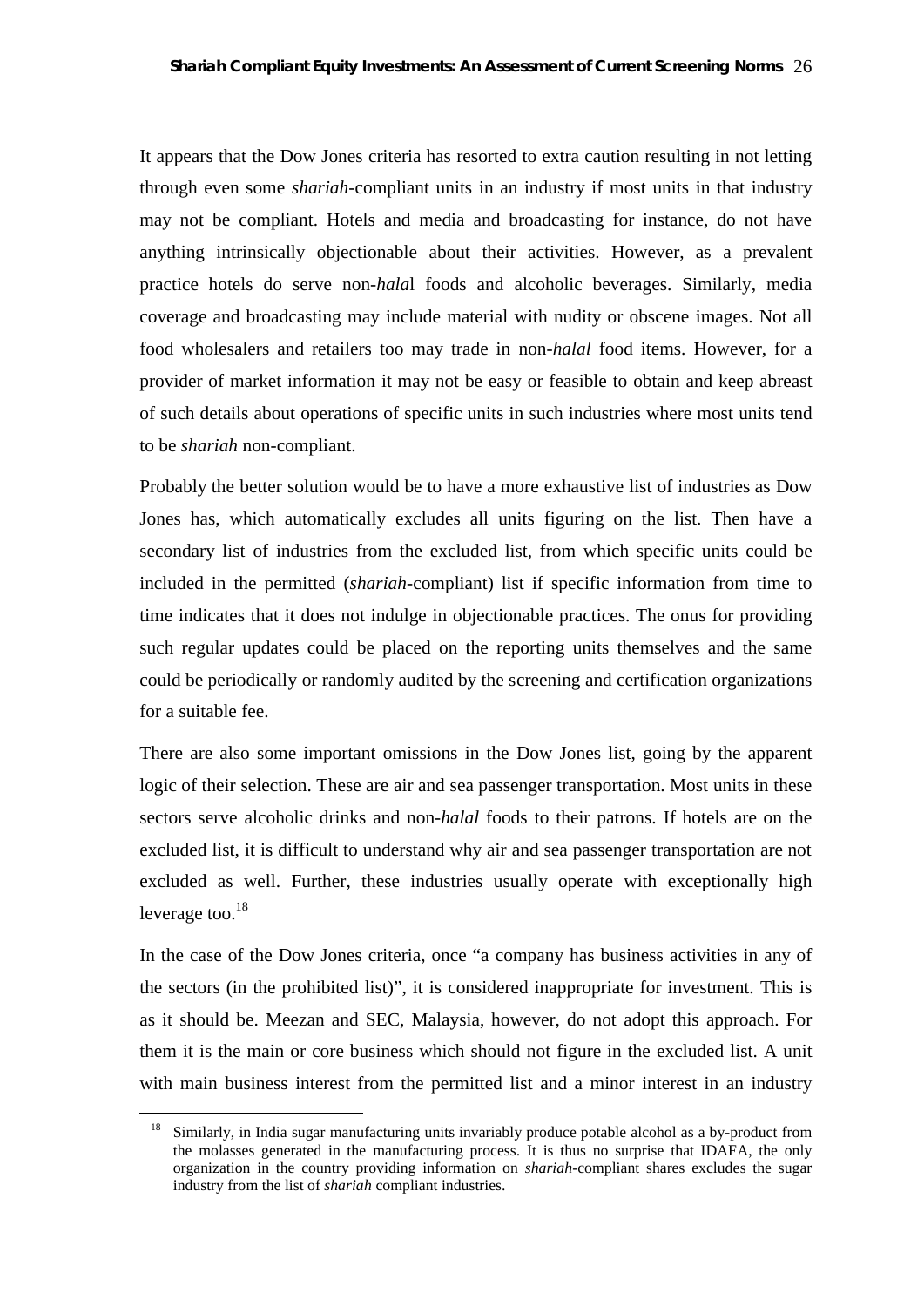from the excluded list is still permissible, if the operations in the non-*shariah* compliant area are of a minor nature.

It is difficult to see the justification for making such exceptions, except if it be to artificially increase the universe of *shariah*-compliant equities. If this be so, it does not appear to be a sufficient cause for the departure from norms.

Another area that needs to be addressed is investment in associate or subsidiary companies. A company's own business may be *shariah*-compliant. But it may have investment in associate or subsidiary companies which are in *shariah* non-compliant sectors. In such an event the parent company would also need to be excluded. Probably one may need to make an exception only in case the investment is of a short term nature or as a measure of treasury management.

### *7.2 SCREENING NORMS RELATING TO FINANCIAL RATIOS*

The companies short-listed on the basis of nature of business have to be further screened on certain financial parameters. Essentially the financial screening is necessary for three reasons according to most *shariah* scholars (none of them really with anything to do with the financial performance of the company). These are:

- a) due to the paucity of alternative Islamic modes of financing available, the reliance of almost all companies on interest-based borrowings to part finance their business;
- b) the pervasive nature of interest-based transactions in the modern economy, leading to the inevitability of all businesses having to deal with banks for various purposes including short-term treasury management, keeping fixed deposits with banks in order to avail of bank guarantees and issue letters of credit, maintain cash balances with banks to facilitate transactions, etc.
- c) the prohibition of exchanging debts and cash at other than par values.

Thus the screening on the basis of financial ratios is also directly or indirectly a corollary of the prohibition of interest-based transactions. These screens can be categorized as:

- a) Screen for level of debt financing
- b) Screen for level of interest earnings
- c) Screen for level of receivables.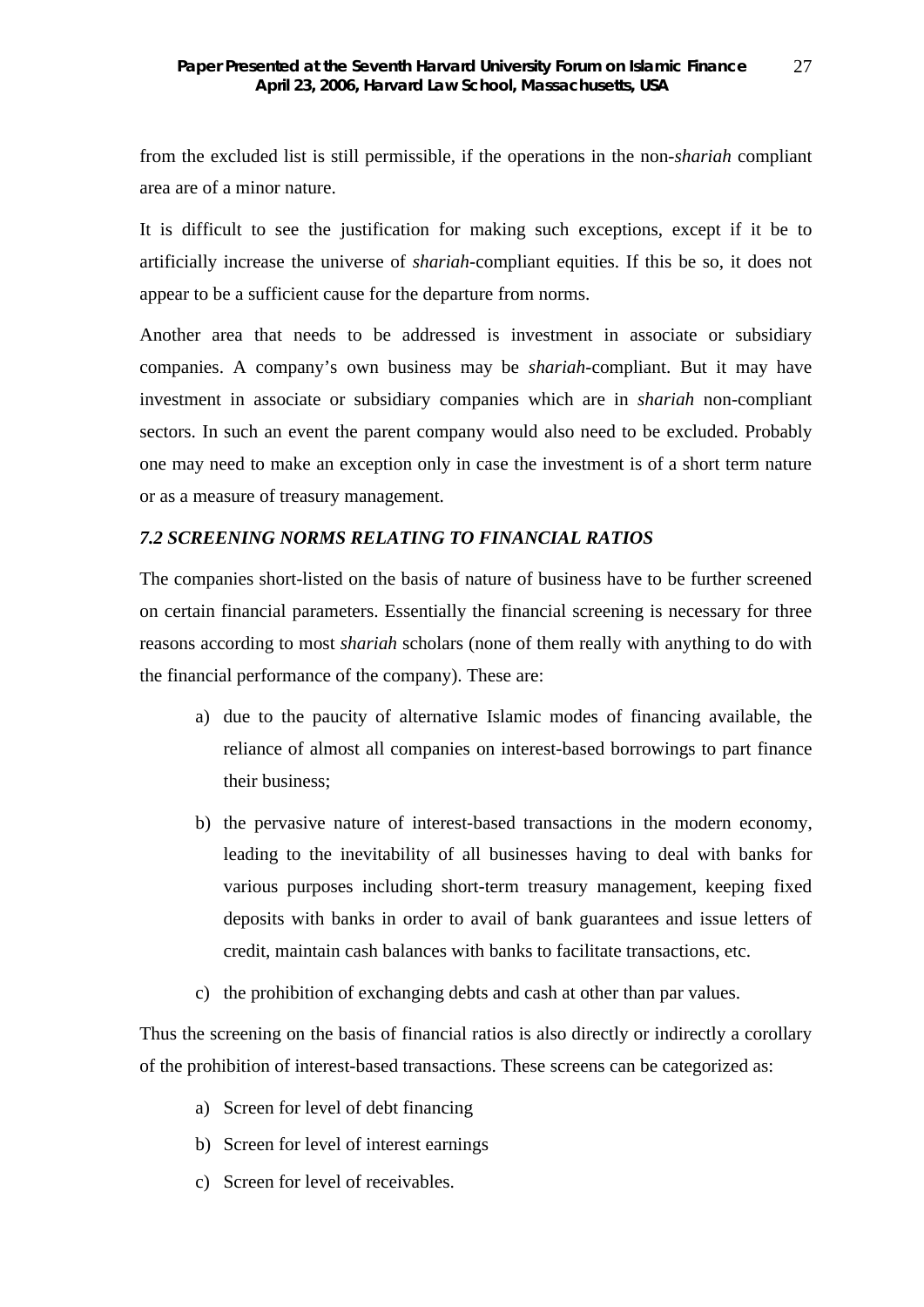#### **7.2.1 Suitability of Market Capitalisation for Use in Screening Ratios**

For the different screens used, ratios of various financial terms are used. One of the financial measures used to assess the value of ownership of a company and used in some screens, is market capitalization.

Dow Jones uses market capitalization as a denominator in all the ratios it uses for screening. Meezan too uses it for one of the ratios it uses (for screening for liquid assets, i.e. receivables, primarily). Which financial terms and what kind of ratios are to be used should follow from the objectives sought to be gained. But does market capitalization fit the bill. $^{19}$ 

It is claimed that market capitalization gives the true worth of a company and hence it needs to be used as a basis for the financial ratios. While such a contention is far from the truth, even if that was the case, its use in all the ratios is not relevant or appropriate for some of them have nothing to do with the worth of the company. It needs reiteration that use of a specific term or ratio depends on the objective for which that term or ratio is being used.<sup>20</sup> Then again, fundamentally screening norms need to focus on the company itself and its activities and assess them on objective criteria. How the market perceives a company is not relevant to the Islamicity of its activities. The market price of the share is not the amount invested in the companies assets; it is the price settled for the share of the company by buyers and sellers independent of the company.

Also, it is almost impossible to sell or buy all the shares of a company, on the stock exchanges in a few days or even a month. The final price (even average price) of the shares being sold or bought over the period of purchase or sale could be vastly different from that prevailing when the exercise was initiated.

There is also often no definite rationale behind the way share prices fluctuate. The only definite statement that can be made about price movements on the equities market is that

<sup>&</sup>lt;sup>19</sup> Market capitalization is the value of all equity shares of the company on the basis of the price prevailing in the market for limited quantities (daily traded volumes) of those shares.

<sup>&</sup>lt;sup>20</sup> For instance, while calculating zakah on one's holding in listed equities, one does need to use the market value of the shares. This is because the market value of the shares as on a given day is the best approximation to the worth of the holdings of an ordinary investor with limited holdings (the same may not be necessarily true in the case for an investor with a substantial holding). The ordinary investor can in most cases if he wants, get for his holdings about the same value as the market price indicates and he is also potentially able to realize the worth of most of his shares in a single day's trading. It is not just a theoretical figure. Hence his zakah calculation would have to be based on the market value of his shares.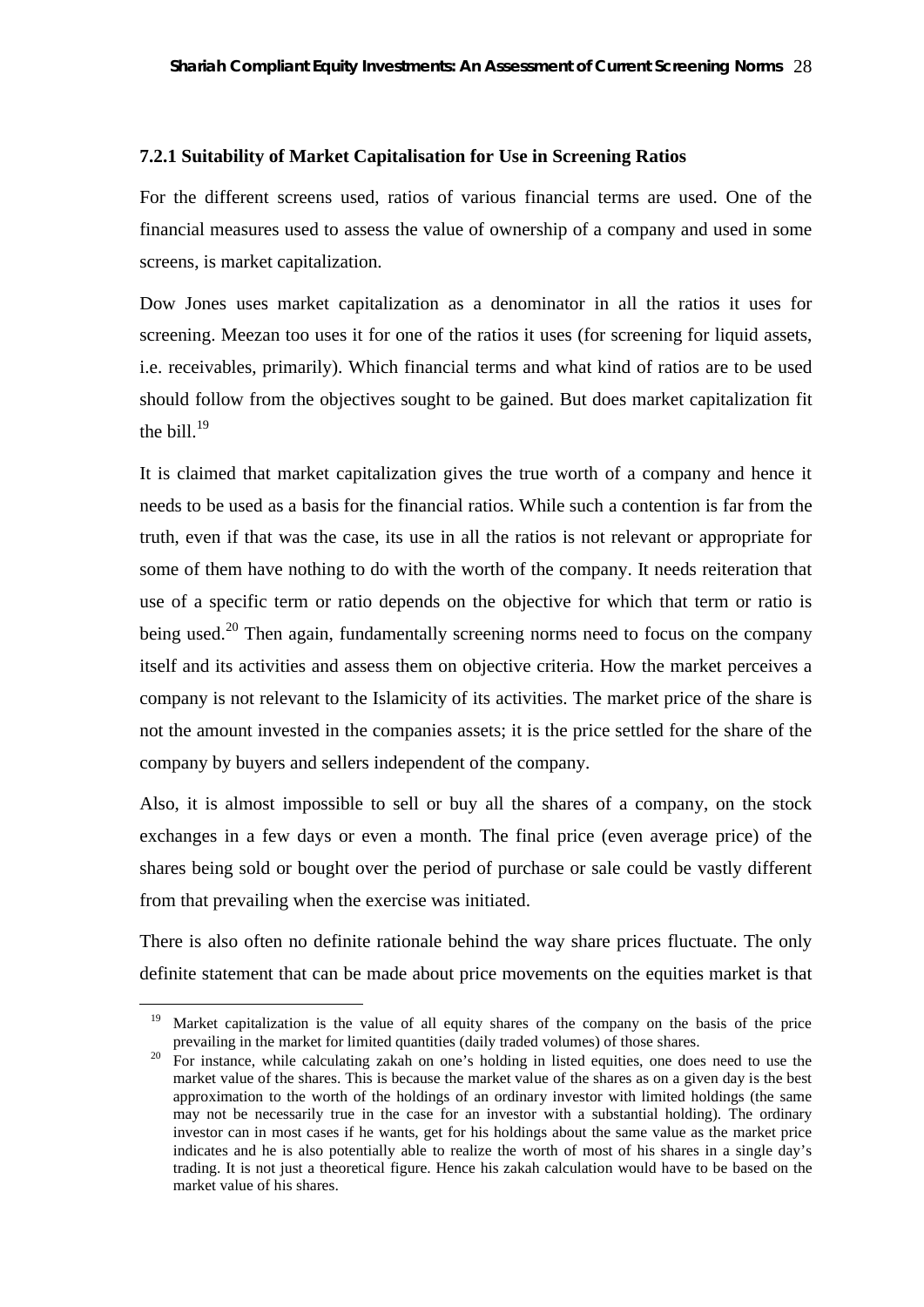they are largely driven by sentiments about future earnings and movements. What creates those sentiments on a particular day is a different matter. It could be past performance, news of current performance, expectations of future results, market manipulations, a result of demand-supply imbalances, government policies, political developments, international price movements, even the state of health of a national leader or finance minister or even the holding of a major match of a sport the nation is fanatical about.

Thus, often in the span of a few weeks or a couple of months, the share price of an equity share can skyrocket or nosedive. The IT boom and bust of a few years ago is a case in point. In a wild jacking up of share prices, new IT start-ups with no revenue stream to talk about (leave alone a profit stream) reached astronomical heights only to plummet back to the price of scrap paper. Even ignoring such extreme scenarios, it is not unusual to find over a year's interval share prices rising to more than double or sinking to les than half their original values, when there is no apparent change in their underlying fundamentals.

A practical problem of using market capitalization also is that with sudden market movements, a company which was considered *shariah*-compliant one day, has to be considered *shariah* non-compliant the next day, if there is a downward price fluctuation. As a result Islamic investors would have to compulsorily exit, leading to further downward pressure on its price, thus destabilizing its price. Similarly an opposite movement could lead to a corresponding (though more muted) upward move too. And all this with no change in the company's operations. Such market destabilization would also be an unhealthy and wholly avoidable consequence of involving market capitalization in the screening norms.

## **7.2.2 Norm for Level of Debt Financing**

Unlike Dow Jones (which uses debt: market capitalization as its measure), Meezan uses the ratio of debt: total assets. This is a more rational approach. In fact it was the ratio used by Dow Jones too earlier. It gives a measure of how much of the operations of the company are being financed by the *shariah* non-compliant debt component. Such a ratio therefore clearly follows from the objective sought.

There is however a problem with the level at which Meezan has set the permissibility parameter. The cut-off value of 45% appears too high. Normally as a thumb rule, any well-managed company is supposed to aim for a debt: equity (i.e net worth) ratio of 1:1,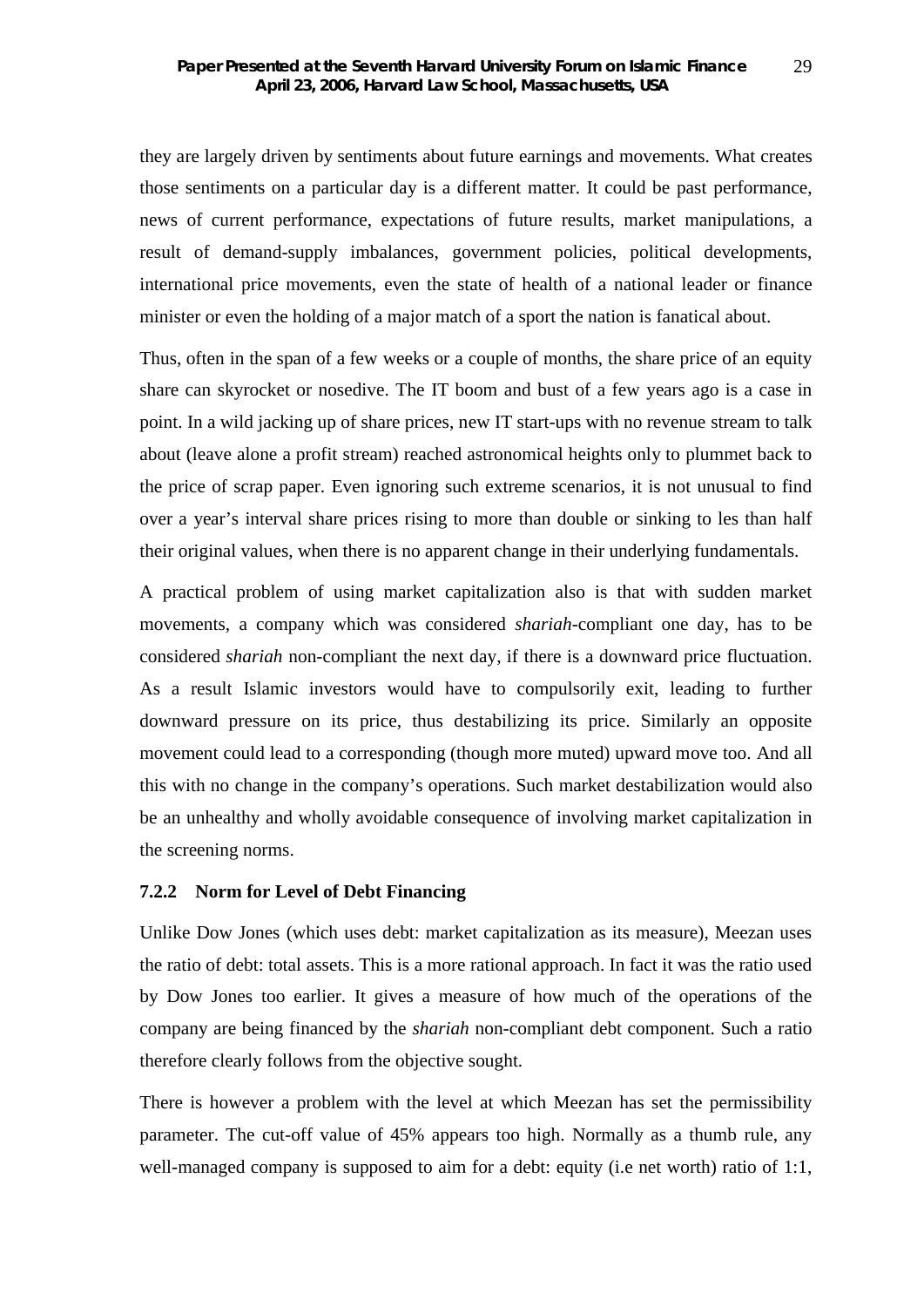and a current ratio of 2:1. This translates to a cut off value of 40% to 42% for the Meezan ratio, assuming the current liabilities plus provisions: to total assets ratio is 15% to 20%.

However this is conventional financial wisdom which requires companies to consciously rely on moderate debt levels to leverage profitability. While selecting Islamic screening norms, we need to set the tolerance levels on the basis of how much debt could be unavoidable. The ideal ratio is 0:1.

*Shariah* scholars tend to plumb for a debt: equity ratio of 30:70 or 33:67 (equivalent to a debt: total assets ratio of 24% to 28%) on the tenuous argument that in a certain instance the Prophet (peace and blessings of Allah be upon him) is reported to have said: "onethird and one –third is too much". Though one-third may be considered a reasonable minor proportion for some matters, such as voting on important issues, probably for the debt: assets ratio it should be lower. We must remember, we are making concessions and the actual ratio should be zero.<sup>21</sup> The concession should be mainly based on working capital requirements (i.e. for financing net current assets).

Considering the BSE 500 aggregate data, we find that the net current assets: total assets ratio works out to an average of 12.8% (varying between 16.9% and 11.1%) and the Debt: Total Asset ratio to an average of 26.2% (varying between 31.2% and 22.6%). This implies that the investment requirement for net current assets is about 13% only whereas the actual borrowing is about twice of that. The balance of the borrowing is being used to finance a part of the fixed assets of the companies. It is to be noted that the percentages quoted are based on the aggregates of a sample of companies operating in a conventional manner with no inclination of avoiding debt. For those looking for companies operating close to Islamic norms, the ratios should be far more stringent.

At the same time we must accept that companies differ in their capital structuring, depending on the sector in which they operate. There may be a case for setting differential ratios for the debt: total assets ratio depending on the industry segment. If this is not feasible, a debt: total assets ratio of <20% or 25% appears a realistic tolerance limit to be set. The lower limit is 50% higher than that required for financing the average net current

<sup>&</sup>lt;sup>21</sup> It is interesting to note that the same "one third" rule is not applied in the case of the other screening ratios (for interest income and receivables). In fact the tolerance limits in those cases are very different. Why? One needs a rational basis rather than cosmetic justifications.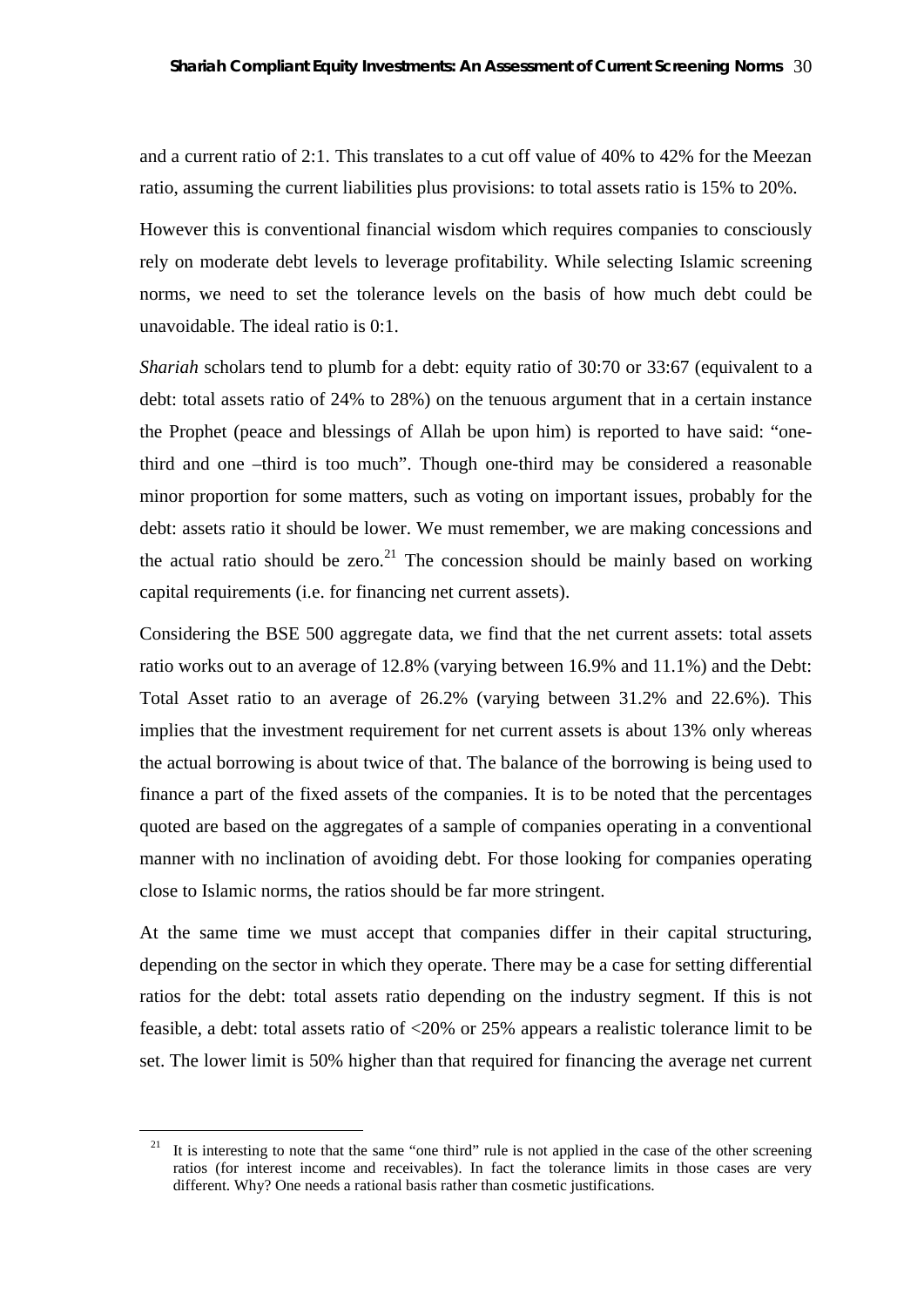assets and the higher limit about 50% higher than that required for financing the higher end of net current-assets.

## **7.2.3 Level of Interest Earnings**

Compliance with *shariah* requires completely abjuring lending of money on interest. While the infringement involved in borrowing on interest is mitigated on the count of need, the earning of interest cannot be absolved except that it be of an involuntary nature and the same is to be further compensated by donating any such involuntary earnings of interest to charity. In view of the above, any interest earnings in the business have to be of a purely incidental and marginal nature.

As interest can only arise if there is an investment in interest-earning assets, it is obvious that the basic control parameter has to be the investment aspect. Meezan's approach therefore in having an independent screen to control investment in non-compliant assets apart from the screen for non-compliant income, is therefore well-conceived. It must be noted however, that we do not accept their unstated assumption of permitting mixed businesses and therefore allowing investment in and income arising from non-compliant activities. Our submission is that the only non-compliant activity from which income can accrue is interest-based investment.

The single Dow Jones screen which can be linked to level of interest earnings also focuses on the investment aspect rather than the income (it does not stipulate a separate screen for interest income). Its screen is based on the ratio of cash and investment in interest-based securities to TTMAMC. This screen is really for screening liquid assets and therefore not suitable for screening out companies on the level of interest income (or for that matter, level of interest earning assets). As interest can accrue on assets which are not necessarily securities, we think the absence of a separate screen for interest income in the Dow Jones set is a grave omission.

As far as the levels of exception being made by Meezan and Dow Jones are concerned, they appear to be very liberal and not at all justified either on the basis of the underlying rationale for permitting such exceptions nor indeed even on the basis of the actual situation prevailing in the business environment.

As we have seen earlier, and needs to be reiterated all the time, the parameters laid down in the screens are only to alleviate the inevitable hardships for operation of businesses or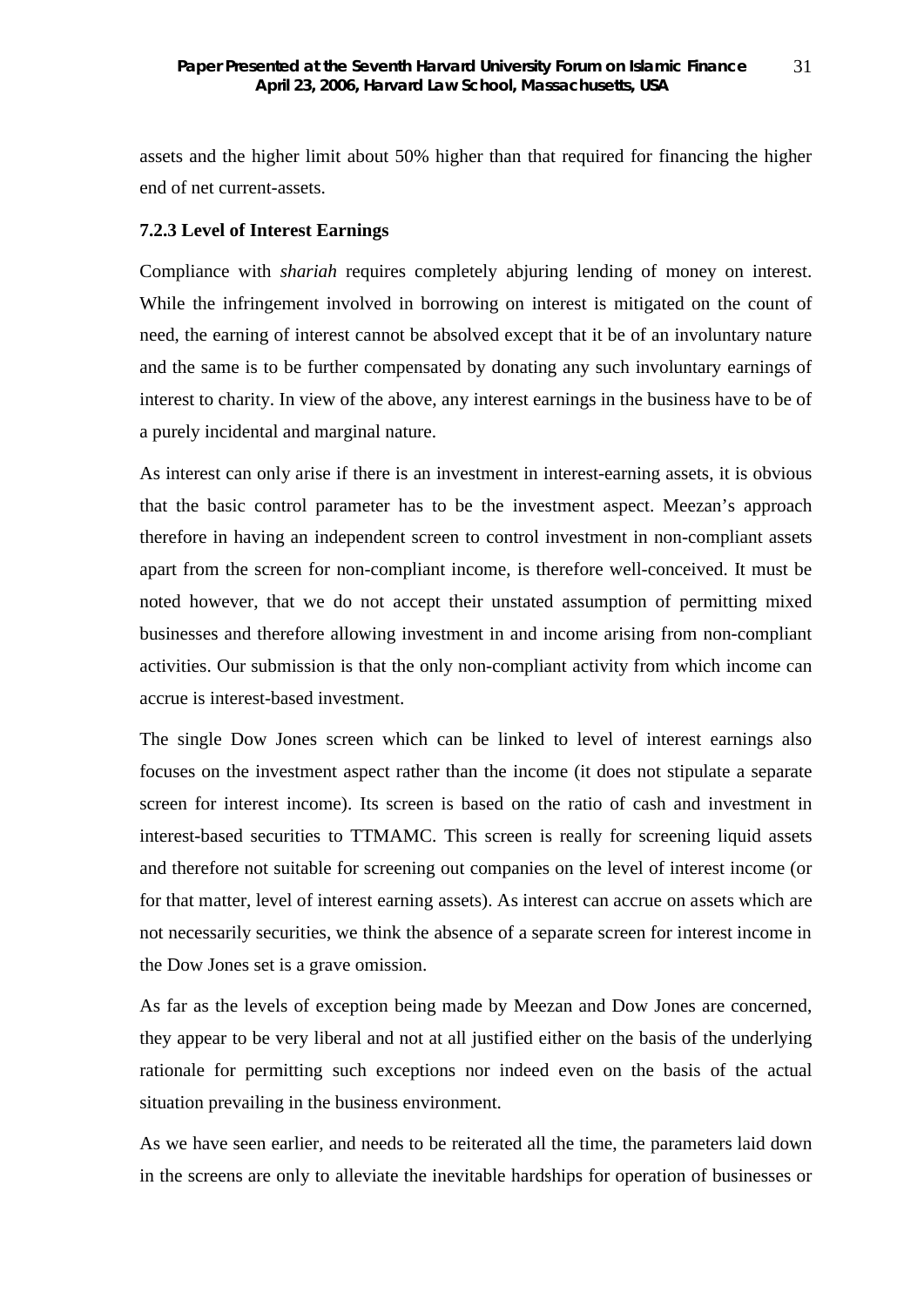to present sufficient choice for Muslim investors in selection of equities from the stock market, keeping close to Islamic norms. Normally the margin of return to companies in their core business is several times the return they can expect to make on short-term investments on interest. At the same time, to meet with the essential Islamic requirement of eschewing the earning of interest, we can only permit a short-term (preferably involuntary) investment in interest-earning avenues, as an adjunct to and as incidental to a core halal business. In view of this, the proportion of assets permitted to be invested in interest-earning avenues cannot be allowed to be more than 10%.

With such a proportion of investment in interest-bearing assets and a rate of return from those assets several times below that from the assets in compliant (core) business, the proportion of interest in the total income of the company cannot be higher than 3%.

Thus the two screens used by Meezan should have been set at 3% and 10% rather than 5% and 33% respectively.

Coming to an empirical validation of our recommendation, the BSE 500 aggregate data shows:

- a) Interest: total income ratio varies from 0.93% (in 2001) to 0.64% (in 2004).
- b) With a screen ratio of 5% for this criteria almost 94% to 98% of the companies qualify whereas with a ratio of just 1% still 72% to 81% qualify.
- c) As discussed earlier, separate figures for interest-earning investments are not available in the database. Making allowance for non-interest earning investments, such as in equities of associate companies and subsidiaries in growth oriented mutual funds and strategic and portfolio investments, it appears reasonable to assume that the investment in interest-earning assets is likely to be a minor (25 % to 40% say 33%) part of the total investments. Adding to this, the amount in bank deposits, the ratio for interest-earning investment to total assets is found to vary from 6.0% in 2001 to 7.2% in 2002 & 2003, 8.6% for 2004 and 13.9% for 2005.
- d) As the proportion of cash in the "cash and bank balances" aggregate figures is quite minor (varying between 4% and 12%), the ratio for the Dow Jones criteria of cash + interest earning securities as % of market cap is also not likely to cross the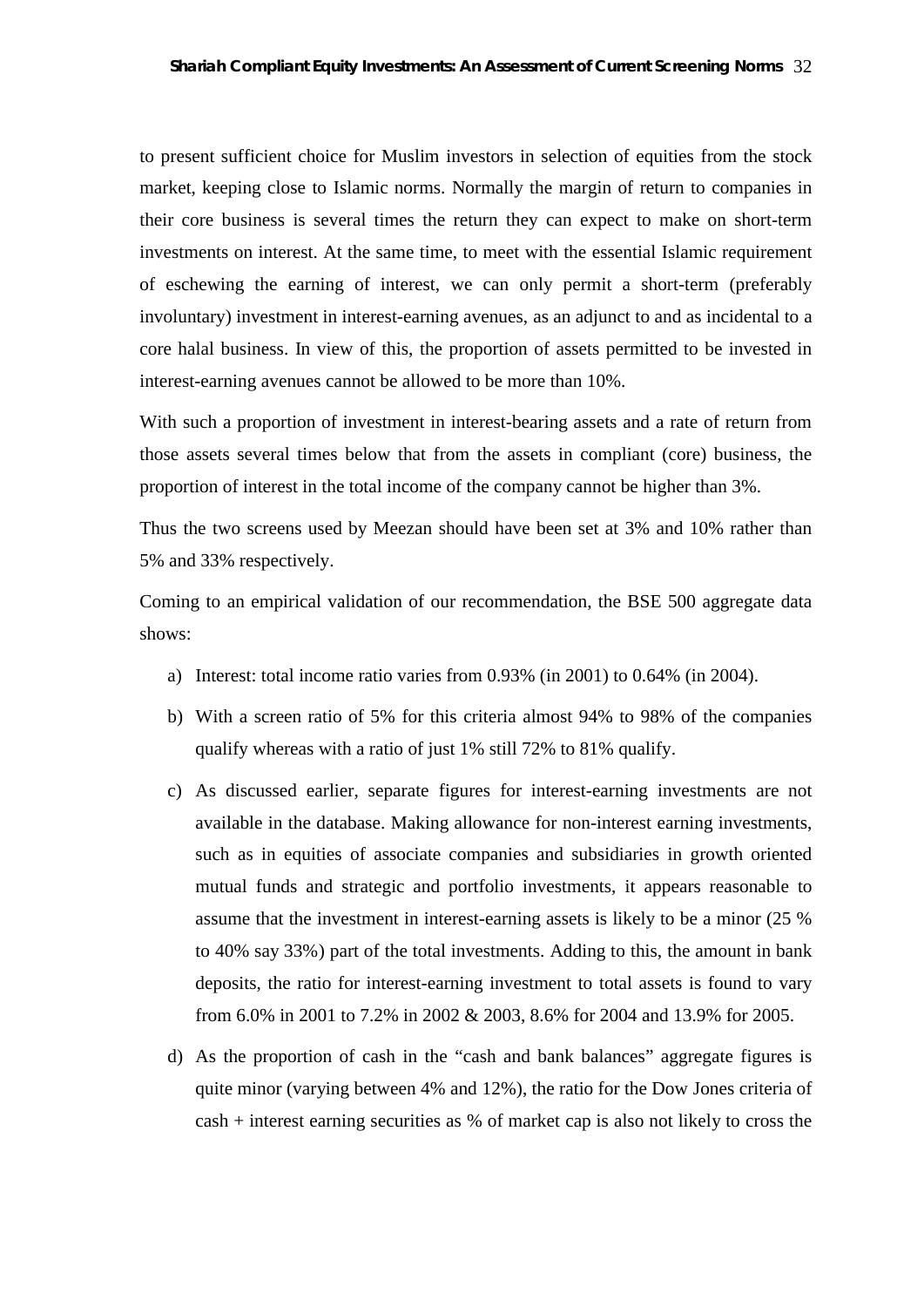10% level except in 2005. Hence the Dow Jones benchmark for this screen too appears too liberal.

e) On the basis of the Dow Jones parameters, (assuming interest-based investments as 33 % of total investments), 87% to 97% of the companies qualify whereas on the Meezan screen relating to liquid assets (assuming 50% of total investments as liquid), all the companies qualify. Hence it may be concluded that both these screens are too liberal.

In the light of above discussion it is recommended that to assess *shariah* compliance on the level of interest income (no income should be allowed from other non-compliant activities), two screens should be used:

- a) Interest income : total income (revenue)  $<$  3%
- b) Investment in interest-based assets : total assets < 10%

#### **7.2.3.1 Purging of Interest Income**

For purification of income, i.e. purging of the shareholder's share of interest, it is recommended that he should donate to charity the pro rata amount of interest income earned per share by the company for the period of his holding of the share, irrespective of whether the company pays a dividend or not. Such donations should be made preferably immediately on declaration of results; alternatively on receipt of the dividend.

The important point to be noted here is that the intention is to remove the entire interest earnings from the operations of the company to the extent to which the (Islamic) investor is concerned; not just to the extent of its impact on either the net profit or the dividend. Sometimes the amount to be purged is calculated as the amount of dividend multiplied by the ratio of interest income to total income. It will be obvious that this method only removes the interest income from the minor portion of the revenue which goes towards payment of dividend. Neither does it remove the component of interest income used for operations (to defray costs) nor does it remove the interest that goes into retained earnings.

Some scholars suggest that purification should also apply to capital gains realized on sale of shares, the proportion to be purged again being related to the interest (or noncompliant) income earned. We do not think this is necessary. For one thing, movement in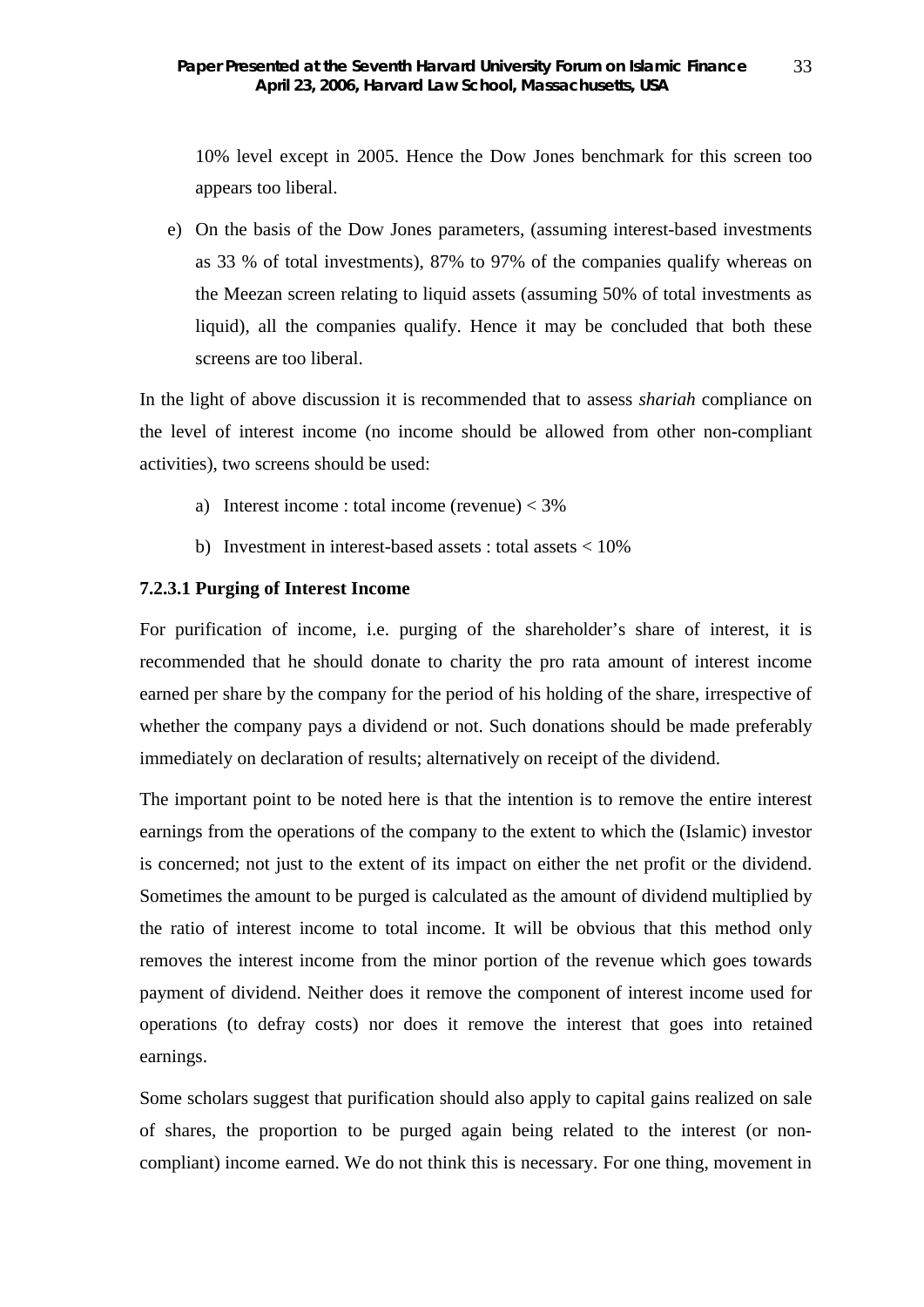share prices are linked as earlier noted, to expectations of future earnings. These earnings (and therefore expectations) relate to the main activities of the company, not to the marginal income being generated by interest. Then again interest-based investments of a company cannot provide windfall gains as they are normally conservative types of fixed income investments, as bank deposits and short-term treasury-related investments. Income from such investments is already discounted on an ongoing basis in the share price prevailing and is in line with the present scenario. It cannot fuel substantial price movements. Hence according to the authors, notwithstanding the pious intentions of those arguing for such purification, there is no real justification for such a demand.

#### **7.2.4 Level of Receivables**

Both Dow Jones as well as Meezan stipulate certain maximum ratios of receivables or liquid assets as one of the screens for checking *shariah* compliance. Though detailed rationales for the screens used by the two organizations are not known, the rationale commonly given for stipulating a cut-off level for receivables has been discussed in section 4.2.3 earlier.

With due apologies to the learned scholars, it appears to us that their approach to this issue is based on a simplistic reasoning which does not take note of the relevant aspects involved. It is wrong to treat a company in the modern world whose equity is publicly traded as simply a bundle of accounting assets and liabilities, defined on its balance sheet. For a start, some very vital and valuable assets of the company may not figure on its balance sheet at all. Marketing assets such as brands, distribution networks and logistical arrangements, as well as licenses, quotas, permits, access to lucrative but protected markets, etc. do not normally appear on balance sheets. Even intellectual property such as patents, formulae, source codes of software, etc. are assets, which even if assigned a book value in terms of research costs are sometimes actually worth thousands of times more. Even fixed assets either appear at historical costs or are revalued only at infrequent intervals.

Then there are other intangibles such as the company's public image, the value of key individuals in the company's top management, marketing, production and research teams. An interesting pointer here would be the extreme manner in which the fortunes and values of the top soccer clubs fluctuate on their signing on or losing the top players in the game.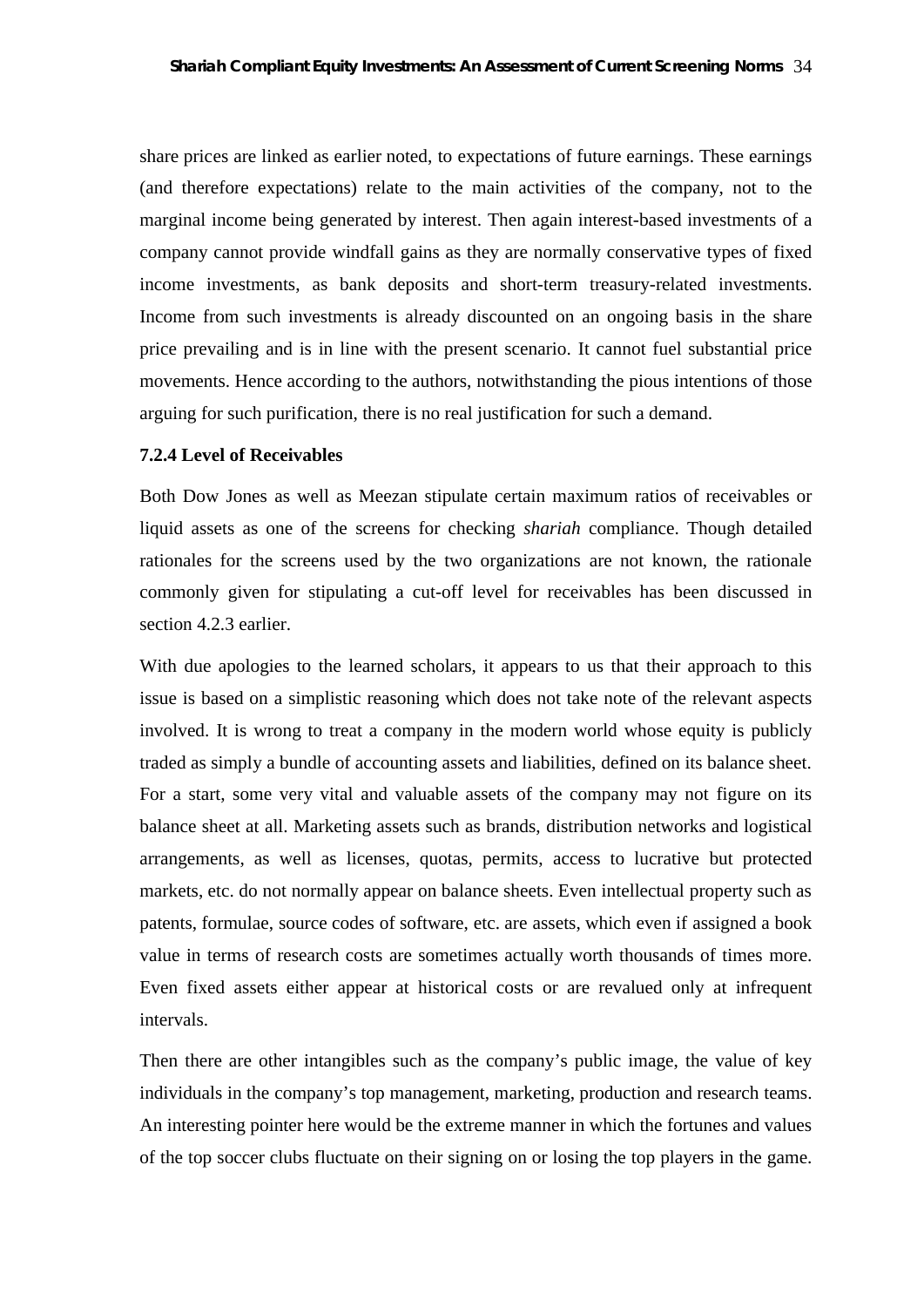Similarly access to markets, raw materials, power and other utilities in times of shortages can impinge on the value of a company's share price. Since here the argument concerns the value paid for a company's share in relation to the composition of its assets and the value paid for a publicly traded equity is driven by market expectations of the future, there is no connection between the assets of non-negotiable value (as per *shariah*) and the market price. The market price movements do not, even in a minute way mirror the price assigned by the market to the company's receivables, payables and cash balances.

Hence it can really be futile to place a figure on the share of a company only or mainly on the basis of its balance sheet assets. A company such as a trading company can have negligible assets other than receivables and payables, and some inventory and yet due to its intangible strengths it could command a huge premium in the market on its breakup value. This is not because it is able to sell its receivables and cash at a premium or liquidate its debts at a discount (as the reasoning of the *shariah* scholars requires). It is because of its inherent or intangible strengths.

Conversely, a company may own valuable real estate assets. As a result in the event of liquidation of its assets, the break-up value of its share could be several times its traded value, if it is not performing well. This is because the normal market players have a shortterm investment horizon and know that the company management does not have an immediate intention of closing shop. Hence they view the company as a going concern and not as spoils to be shared out.

Hence the very basis for the stipulation regarding limiting the level of receivables appears to be misconceived and invalid. Of course, the Dow Jones stipulations being based on the market capitalization and therefore suffering the additional weakness inherent in using TTMAMC as a measuring quantity, is even more unsuitable than the Meezan criteria. However, the basic idea of using level of receivables to judge *shariah* compliance is itself flawed and irrelevant.

### **8.0 CONCLUSION**

To summarise, the paper has shown that the screens commonly used to assess *shariah* compliance of companies for the purpose of including them in the list of acceptable companies, need to be modified.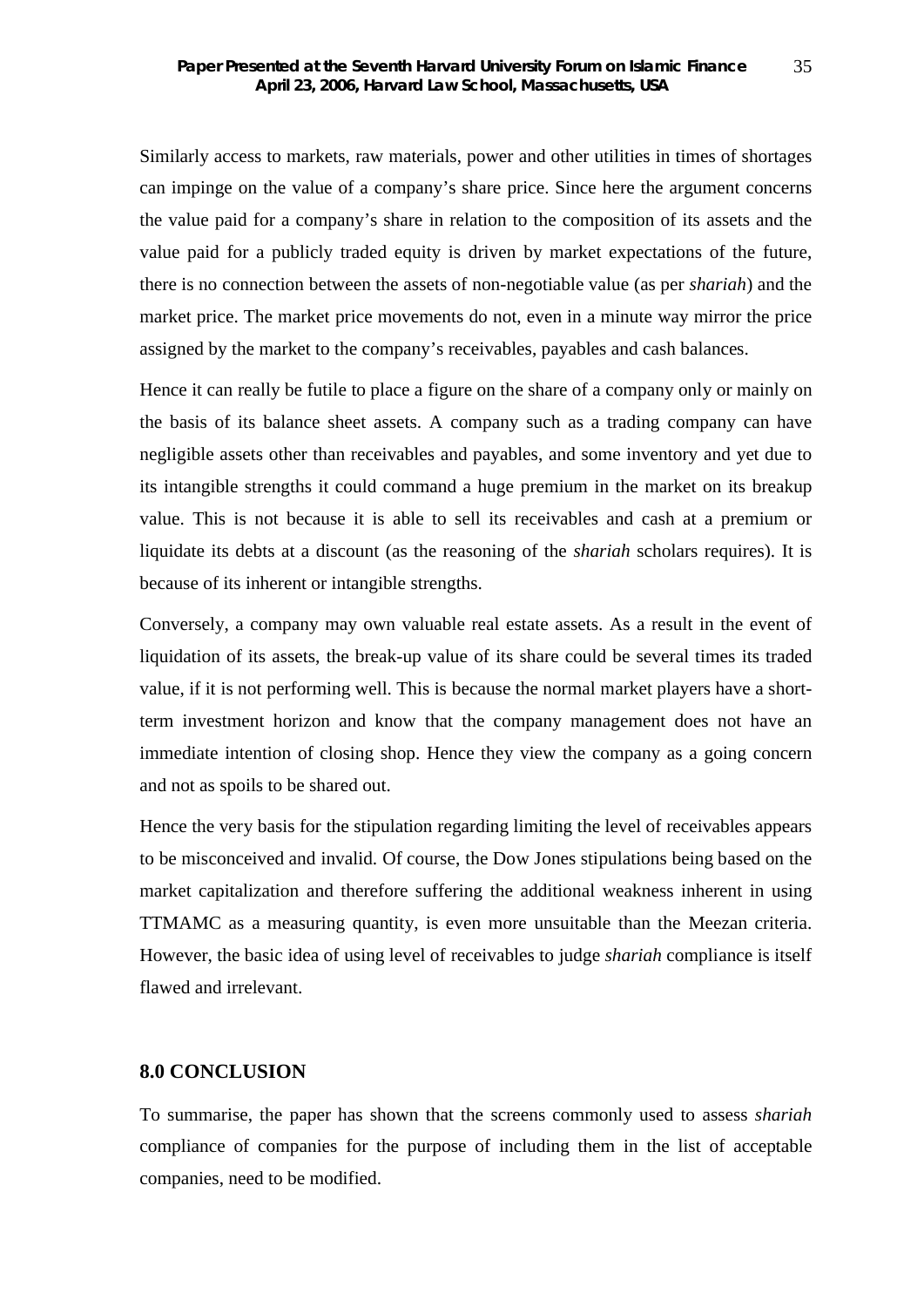The nature of business of the companies considered acceptable has to be fully *shariah* – compliant. A company with multiple businesses with even a minor *shariah* non-compliant business, needs to be considered as unacceptable. Similarly a company, a subsidiary of which is in a non-complaint business, should also be dubbed as unacceptable, irrespective of its own business activity.

A suggestion has been made that organisations undertaking screening on the basis of *shariah*-compliance norms should put in place a system requiring compliant companies in industries such as hotels, shipping, etc, which generally tend to fail on one of the criteria for compliance, to regularly report their results and activities to the screening organisation for a fee so that investors could gain a wider choice and the reporting companies not get automatically excluded from the list of *shariah*-compliant companies communicated to potential investors.

The use of market capitalisation in the screening ratios is inappropriate and should be replaced by other relevant balance sheet items, notably total assets.

The value of the ratio normally set for compliance regarding level of debt financing in relation to total assets, is liberal. It should be scaled down by at least 20 percentage points. Similarly the minimum compliance level for interest income earned needs to be brought down from the normal 5% to 3%, i.e. by about 40%. An additional screen, not usually applied, should also be introduced to control the level of interest-based investments (assets) and it should be set at 10% of the total assets.

Most sets of screening norms include a screen for controlling the level of cash and receivables (or net receivables) on the rationale that these can only be traded at par. A higher proportion of these assets in the total assets, could lead to an infringement of this *shariah* requirement. It has been shown in the paper that the entire reasoning behind this screen is flawed. Such a screen does not serve any purpose at all as the level of market price of a share is not due to a corresponding value for the company's cash hoard or receivables and payables. Hence such a ratio is not needed; indeed it is misleading and erroneous.